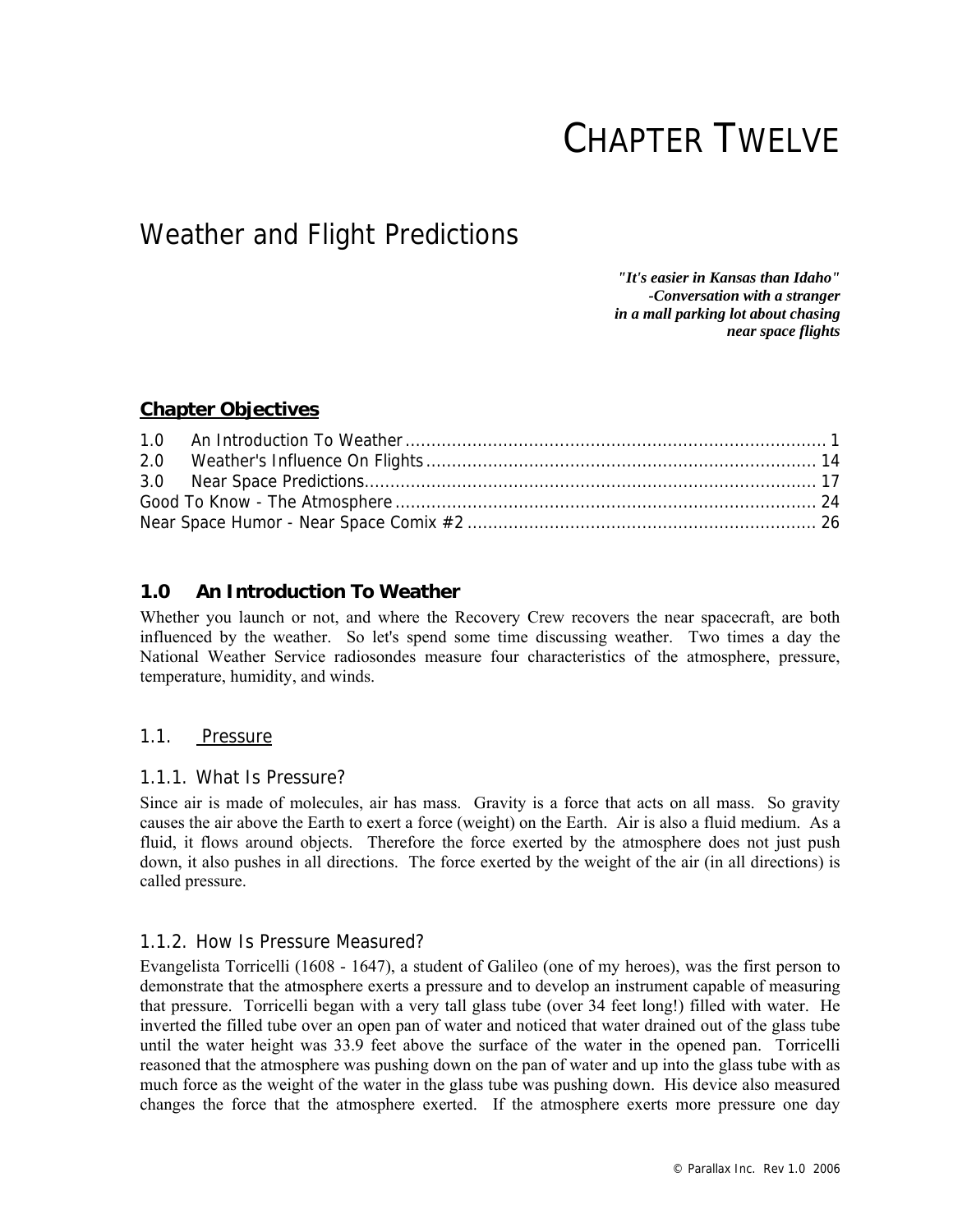(pushes down harder on the pan of water), then the height of the column of water increased. If the atmosphere exerts less pressure on another day, then the height of the column of water decreased. The device Torricelli invented is called the barometer (from baro - pressure and meter – to measure).



More recently barometers have measured air pressure by detecting changes in the volume of an aneroid barometer. The aneroid barometer is a sealed, flexible pair of bellows that changes its thickness as the air pressure outside the bellows changes. The aneroid barometer is the most popular style barometer seen in living rooms across the United States. Today the barometer is designed into solid-state electronics with a miniature version of the aneroid barometer. A sealed "pocket" in a silicon die flexes the tiny silicon disk covering the pocket. The silicon disk changes its resistance as it flexes. The change in resistance is subtle and must be measured in a Wheatstone Bridge, where it creates a current. The newer Viasala radiosondes use this solid-state barometer.



**An Aneroid Barometer out of a Radiosonde**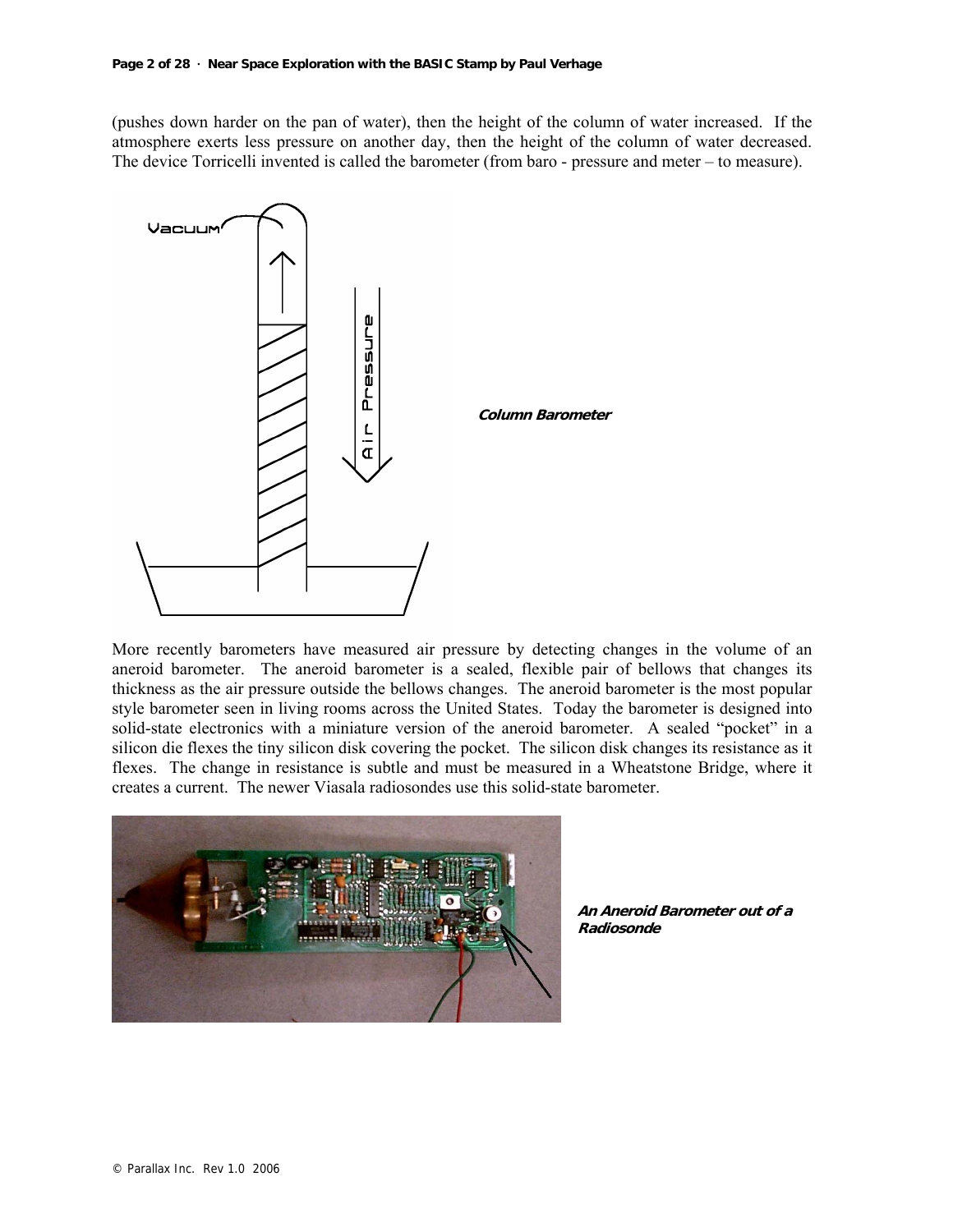

**Silicon Pressure Transducer**

## 1.1.3. Units Of Pressure

No matter what the diameters of the columns of water in the Torricelli barometer, the height of all columns of water is the same. A column of water 33.9 feet tall is too tall to be a practical barometer; so eventually a column of mercury was substituted for the column of water. Mercury has a density 13.6 times greater than water. So a column of mercury with the same weight as 33.9 feet of water would only be 1/13.6th as tall as the column of water, or 29.9 inches or 76 cm. After the transition to mercury-filled barometers, the unit of air pressure became the height of the mercury column supported by the atmosphere. Pressure is still sometimes given in inches or millimeters of mercury. One atmosphere of pressure in column inches of mercury is equal to 29.9 inches. In the metric system this is equivalent to 760 mm of mercury.

Using a length as a unit of pressure is not technically correct, as pressure is a force per unit area. The height of column of water typically supported by the atmosphere is 33.9 feet tall. A column of water this tall exerts a weight of 14.7 pounds for every square inch of surface covered by the column of water. Therefore 14.7 PSI is the measure of one standard atmosphere of pressure. In SI units the unit of pressure is the Pascal. One Pascal is equal to one Newton of force exerted over one square meter of area. A column of mercury one square meter in area and 76 cm tall exerts a force (has a weight) of 101,300 newtons. Therefore one standard atmosphere has a pressure of 101,300 pascals, or 101.3 kilopascals. Another SI unit of pressure is the bar. One bar equals one hundred kilopascals. Therefore one standard atmosphere equals 1.013 bars. The bar is broken into 1000 parts, called millibars. Therefore one standard atmosphere also equals 1013 millibars (mb). The millibar is the unit of pressure most often heard in weather. By the way, the average atmospheric pressure at the surface of the planet Mars is 7 mb which is the atmospheric pressure just above an altitude of 100,000 feet.

## 1.1.4. How Is Pressure Displayed?

In station plots, pressure is displayed as the number to the upper right. The value is in units of millibars and has the leading 10 or 9 removed along with the decimal point. In weather maps you will also find lines of equal pressure. These lines are called isobars (where iso mean equal and bars means pressure). If you follow an isobar, every point beneath the line has the same pressure as every other point beneath the line. Isobars over the launch site are more important to near space flights than the pressure at the launch site because they control the direction and speed of the wind (more on that in subsection 1.4.5).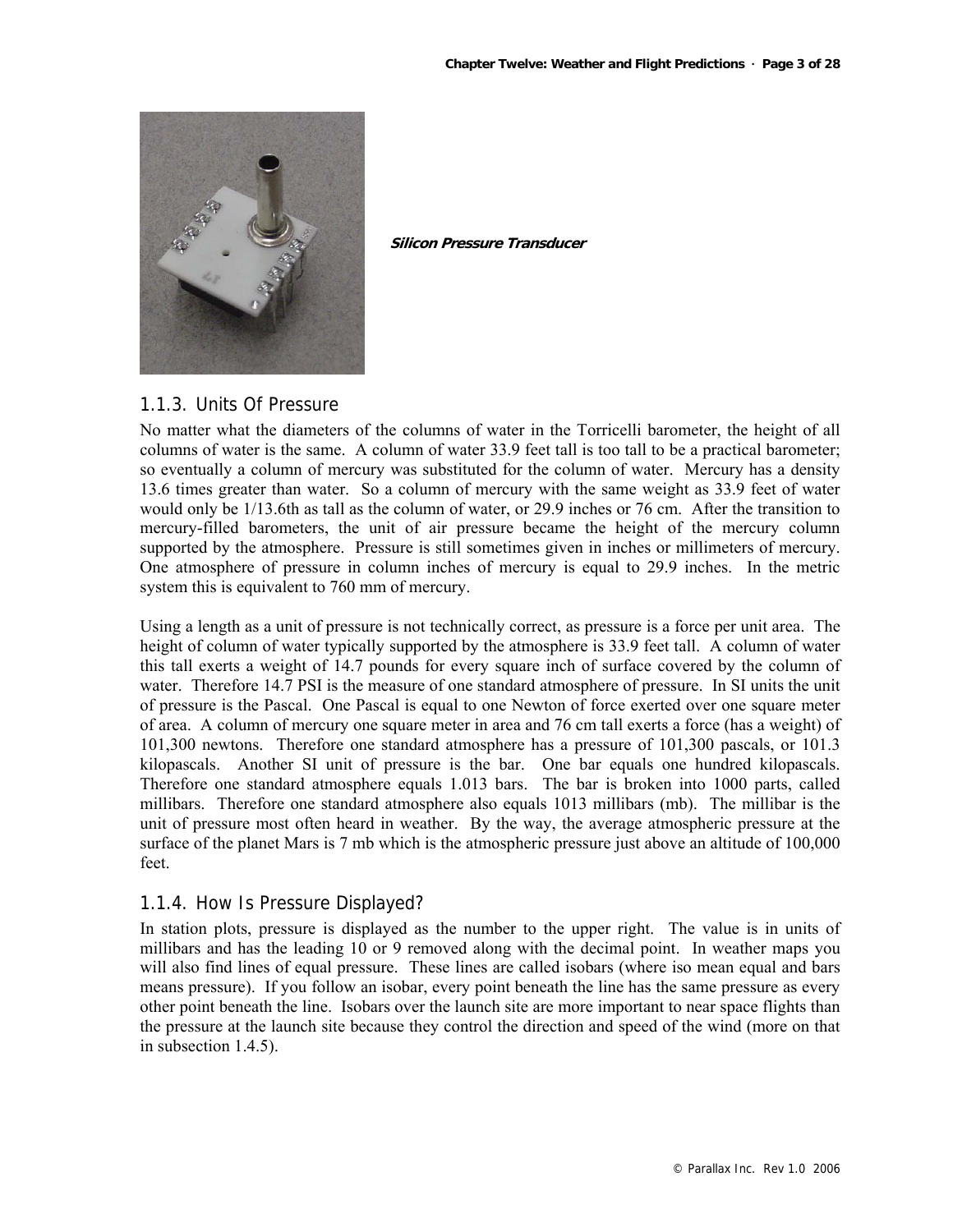

## 1.1.5. Other Pressure Notes

Regions where the air aloft is diverging are called a low. When the air aloft diverges, it pulls air up from the surface to replace the air that is diverging above. As air rises, it expands due to the lower air pressure aloft and cools. As the air cools, its capacity to dissolve water vapor is reduced, increasing its relative humidity. When the relative humidity reaches close to 100%, clouds begin to form.

The opposite occurs when air aloft begins to converge. This creates a high where air aloft is forced to sink to the ground. The increasing pressure lower to the ground forces the air to compress, warming it. As the air warms, its capacity to dissolve water vapor increases, which lowers the air's relative humidity. Any clouds in the air convert back into water vapor leaving sunny skies.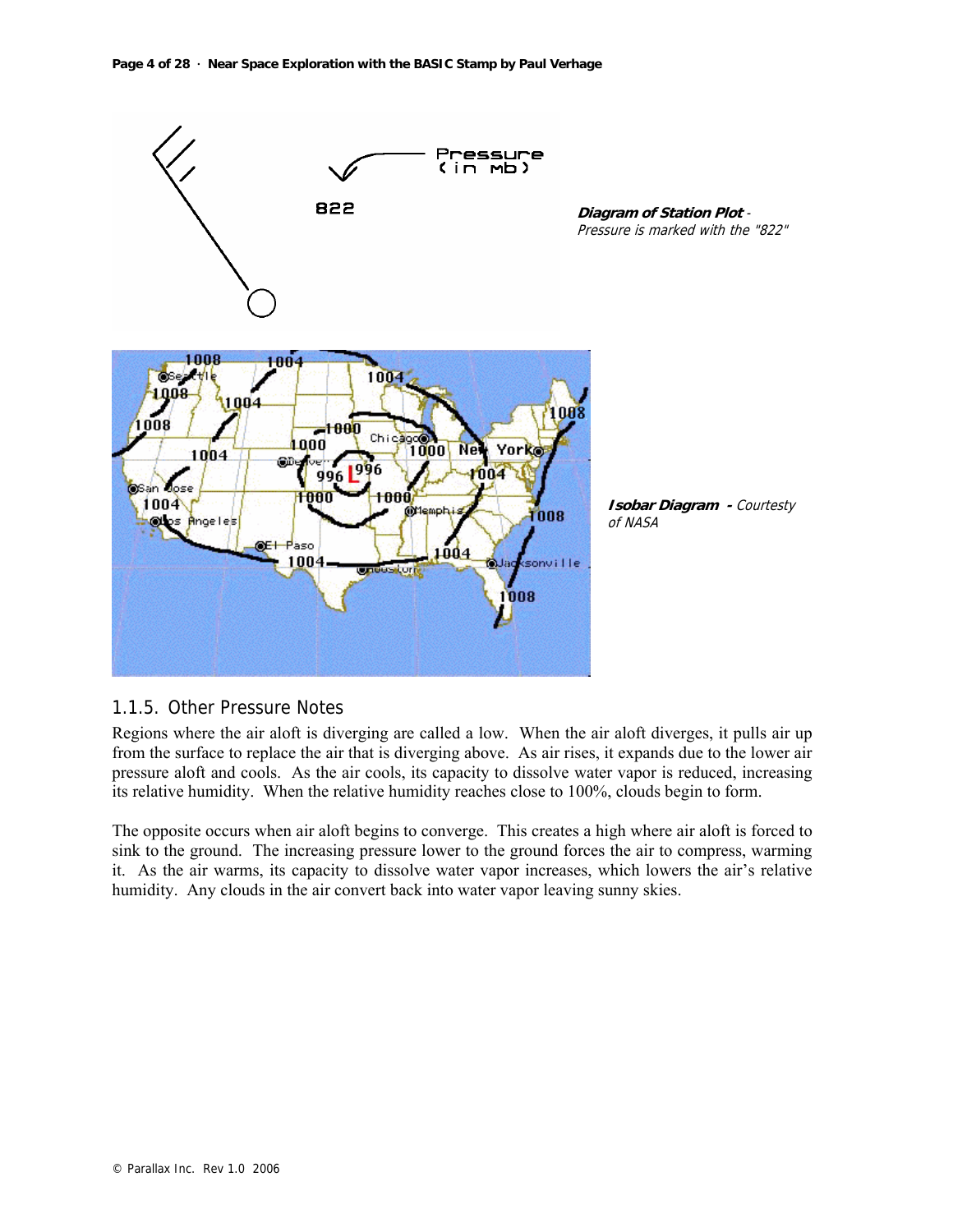

**Cross Section of High and Low Pressure** 

Ignoring other complicating factors, high pressure systems tend to have fair weather and light winds. Low pressure systems tend to have cloudy weather and stronger winds.

#### 1.2. Temperature

#### 1.2.1. What Is Temperature?

We all have a subjective feel for what temperature is as we can determine if something feels hot or cold. But we want to be more specific than that, so let's discuss just what temperature is. The energy contained within a body and that body's specific heat determines the temperature of that body. If the energy contained within a body increases, so does its temperature. If the specific heat of a body decreases, then the same amount of energy contained within that body raises its temperature. The specific heat of a materials determines how much energy per unit of mass of the material is needed to raise that material's temperature.

Two bodies made of different materials can have the same temperature when they contain different amounts of energy. When two bodies at the same temperature are brought into contact, the energy flowing out of the first body and into the second body is balanced by the energy flowing out of the second body and into the first body. This keeps the two bodies at the same temperature. When two bodies at the different temperatures are brought into contact, the energy flowing out of the hotter body and into the cooler body is greater than the energy flowing out of the cooler body and into the hotter body. This cools the hotter body and warms the cooler body.

The amount of kinetic energy of a molecule or atom of a substance (which can be in the liquid, gas, or solid phase) determines the speed of that molecule or atom. As the temperature of the body increases, the average energy of the molecules or atoms of that substance increases, as does the average speed of those molecules or atoms. The opposite is also true. The lower the average speed of molecules or atoms within a substance, then the lower the temperature of that substance. The greater the average speed of molecules or atoms inside a body, the greater the average distance between those molecules or atoms. When the average distance increases, so do the physical dimensions of the body.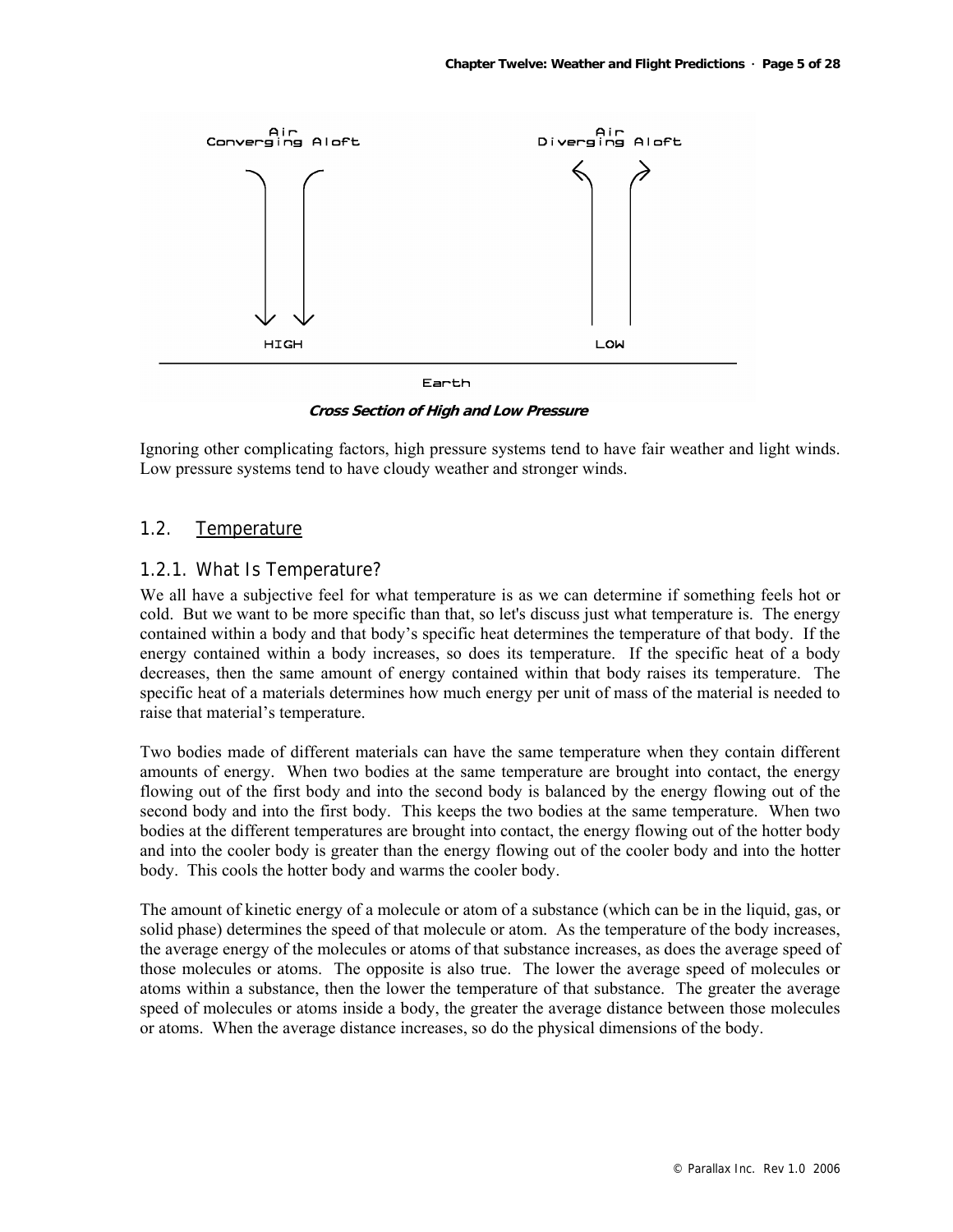## 1.2.2. How Is Temperature Measured?

In principle, a thermometer is measuring the energy flow between a body and the thermometer. When the thermometer and body being measured have reached the same temperature, the net energy flow between them is zero (that is the energy flows are equal in both directions). As the temperature of the thermometer changes in response to the temperature of the body it is measuring, the volume occupied by the mercury or alcohol inside a thin capillary tube inside the glass thermometer changes. When brought in contact with a warmer body, the height of the alcohol rises and when brought in contact with a cooler body, the height decreases.

Another device for measuring the temperature of a body is the thermocouple. In a thermocouple, two dissimilar metals are brought in contact and exposed to a body whose temperature we want to know. At CSU Fresno, my physics labs used copper and Constantan wires twisted together. Heat applied to the junction of the two metals creates a potential difference. The voltage produced by the thermocouple is small and must be amplified with an operational amplifier.

A third type of device to measure temperature is based on the semiconductor diode. The breakdown voltages of P-N junctions are sensitive to temperature. This property of the P-N junction is used as the operating mechanism of the LM335, temperature controlled zener diode. The LM335 is used in this book as the primary temperature-measuring device.



**Thermometer and LM 335**

## 1.2.3. Units Of Temperature

There are three temperature scales in common use and one other that is not so common. The four temperature scales can be classified into two types. First are those with zero degrees as the lowest possible temperature (absolute zero). Second are those with zero degrees at some temperature above absolute zero. The two temperature scales in the first classification are the Rankine and Kelvin scales. The Rankine scale is an old engineering temperature scale with a degree of temperature equal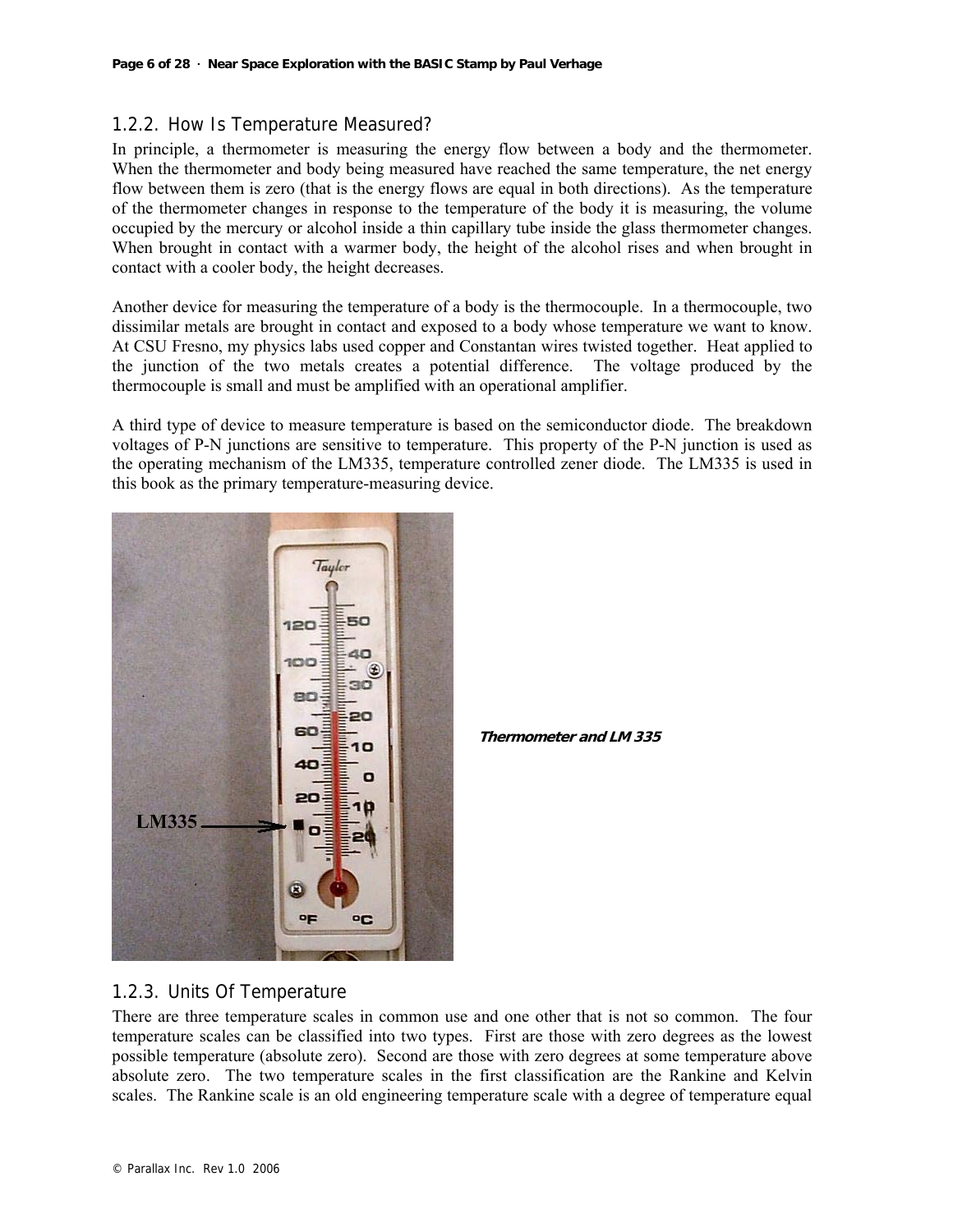to a degree in the Fahrenheit scale. The Kelvin scale is the current standard engineering temperature scale with a degree of temperature equal to the degree of the metric, Celsius scale. The Rankine scale is the Fahrenheit scale with its zero degree shifted to absolute zero and the Kelvin scale is the Celsius scale with its zero degree shifted to absolute zero. There are no negative temperatures in either the Rankine or Kelvin scale. By the way, never say X degrees Kelvins. The Kelvin scale doesn't use the unit, degrees. Temperatures in Kelvins are just listed as X Kelvins. As an example, water melts at a temperature of 273 Kelvins and not at 273 degrees Kelvin. The Rankine, Fahrenheit, and Celsius scales all use degrees.

#### **Conversions Between Temperature Scales**

Convert the temperature in Celsius to Kelvins by subtracting 273.15 from the temperature in Celsius (and don't forget to drop the word, degrees). Convert the temperature in Fahrenheit to Rankine by subtracting 459.67 from the temperature in Fahrenheit.

There are 1.8 Celsius degrees per Fahrenheit degree. The Celsius temperature scale intersects the Fahrenheit temperature scale at –40 degrees. If you shift a temperature in either scale by –40 degrees, then you can either multiple or divide the temperature by a factor of 1.8 and shift back by 40 degrees to convert between the Celsius and Fahrenheit temperature scales.

The necessary equations are as follows.

```
((Degrees-F - 40) / 1.8) + 40 = Degrees-C
```

```
( (Degrees-C - 40) * 1.8) + 40 = Degrees-F
```


**Aligned Temperature Scales** - (L-R): Kelvin, Rankin, Celsius, Fahrenheit

## 1.2.4. How Is Temperature Displayed?

On station plots the temperature is listed in the upper right hand and is given in units of Fahrenheit. No decimal value is recorded. Isotherms are drawn in some weather charts. The shape of isotherms is useful for pointing out the locations of fronts.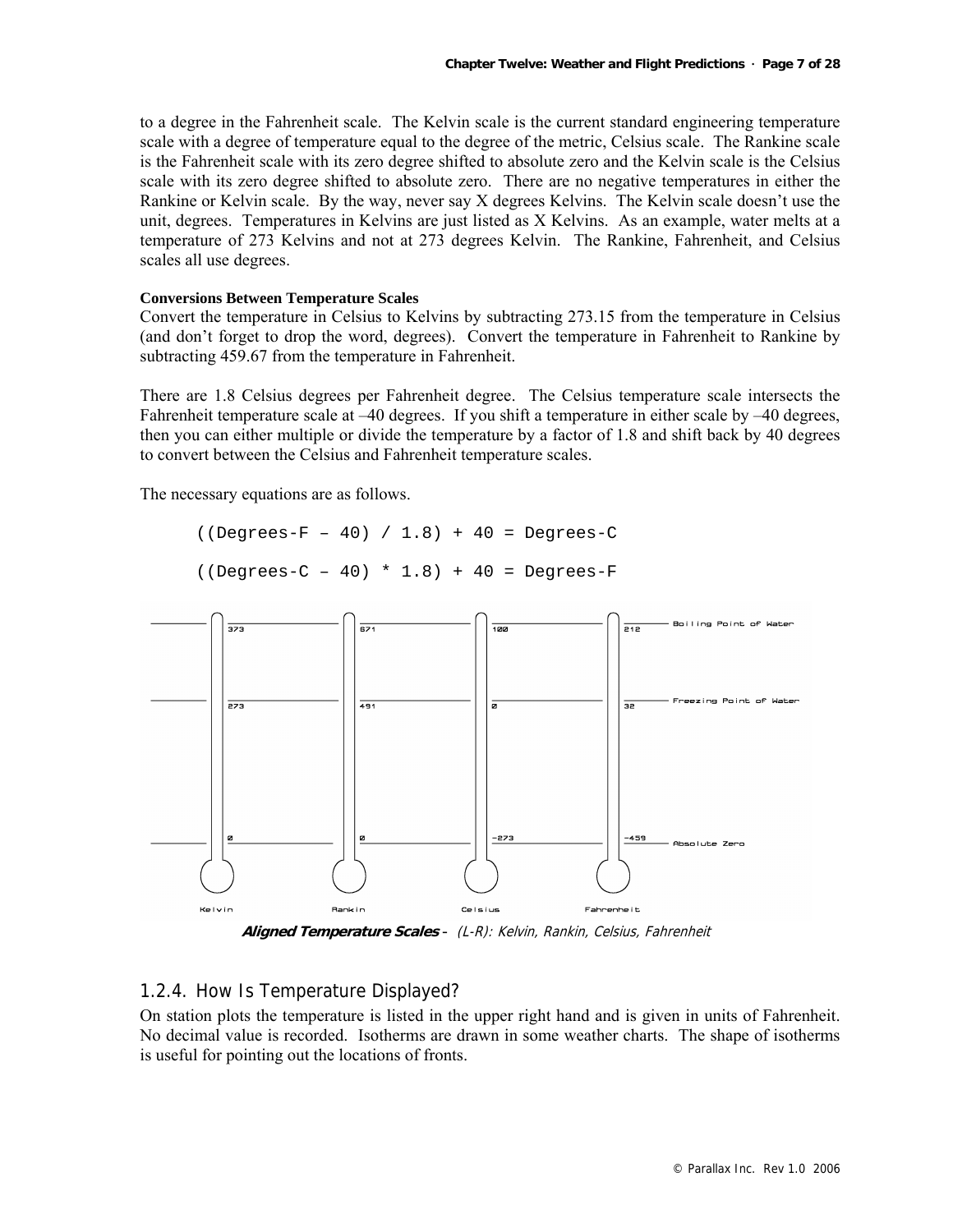

1.2.5. Other Temperature Notes

As an air parcel (like inside a helium balloon) ascends to higher altitudes, the air pressure around it drops, forcing the air parcel to expand in size. Air expands by converting the kinetic energy of its molecules to increase the spacing between the molecules. With lower average kinetic energy in its molecules, the air temperature cools. This cooling due to expansion is another factor in cloud formation and will be visited later in this chapter.

#### 1.3. **Humidity**

#### 1.3.1. What Is Humidity?

Water exists in three phases on Earth and no doubt you are familiar with them; solid (ice), liquid, and gas (water vapor). The only difference between the three phases is the average amount of energy in the water molecules in each of the phases. Water molecules in the ice phase have the lowest average amount of energy while water molecules in the water vapor phase have the largest average amount of energy. Water molecules are continuously making the transition between these three phases. If you could see at the atomic level, you'd see molecules of water in the atmosphere jumping between the solid, liquid, and gas phases. What percentage of the molecules is in each state depends on the temperature. As their temperature increases, the percentage of water molecules in the solid phase decreases while the percentage of molecules in the gas phase increases.

## 1.3.2. How Is Humidity Measured?

Hygrometers are the instruments used to measure relative humidity. The first ones where designed with human hair. As the relative humidity increases, so does the length of your hair. The changing length of the hair pulled or released a dial that was calibrated to the relative humidity. Radiosondes measure water vapor in the air by measuring the resistance of a salt, like lithium chloride. As the salt absorbs more water, it's resistance decreases. Many electronic weather stations measure the relative humidity with a capacitor that is sensitive to moisture. The sensor is connected to the 555 IC Timer where it affects the frequency of the 555. One other method is to measure the dry bulb and wet bulb temperatures of the air with a sling psychrometer. See Chapter Nine, Good To Know for information on building and using the sling psychrometer.

#### 1.3.3. Units Of Humidity

The water molecules in the gas phase (water vapor) are dissolved in the air. The amount of water vapor in the air is called the absolute humidity or mixing ratio and is given in units of grams of water vapor dissolved in kilograms of dry air (g/kg). Mixing ratios typically vary within a range of about 2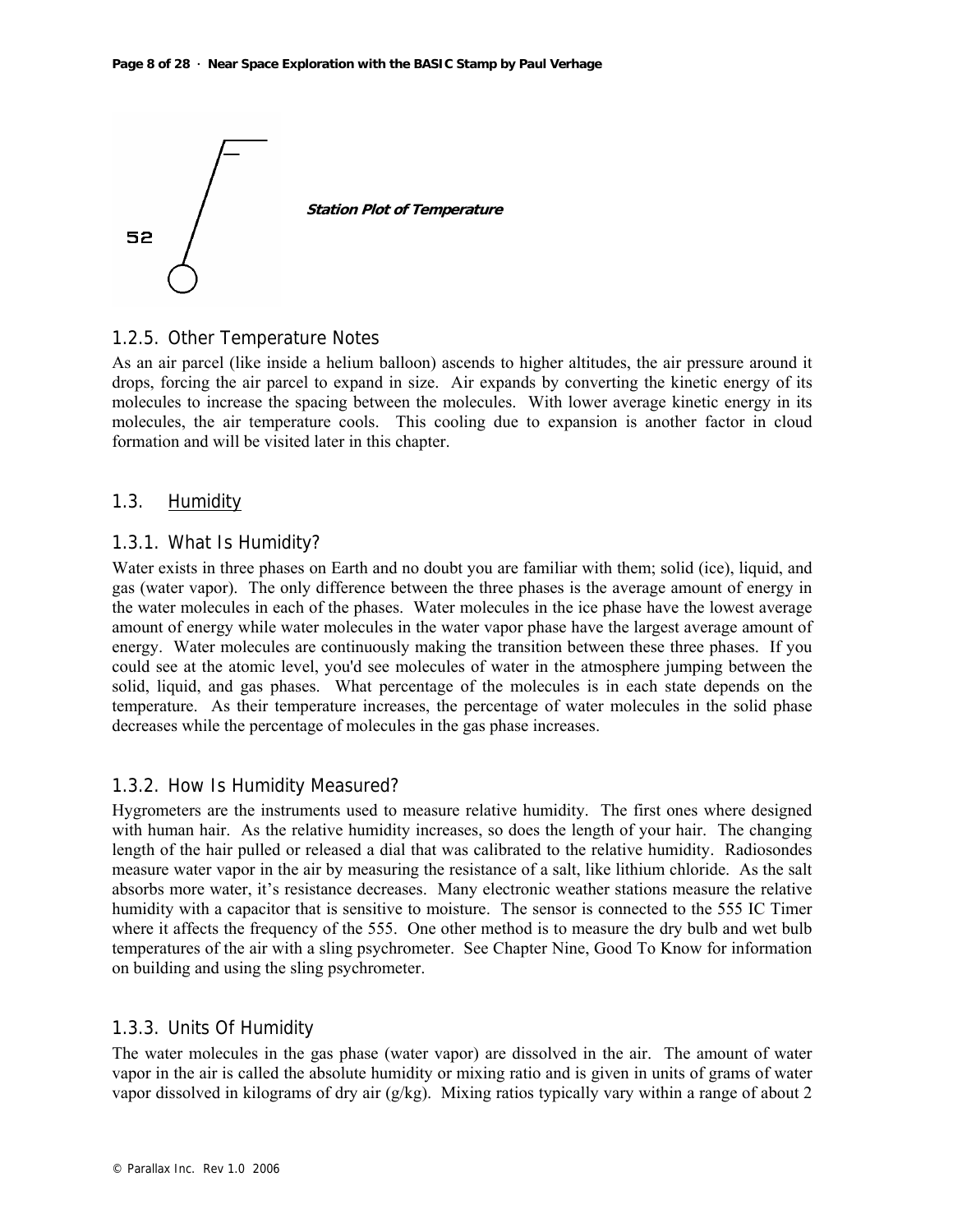g/kg to 30 g/kg. The maximum amount of water vapor capable of being dissolved in dry air is a function of the air pressure and air temperature. This maximum is called the saturation mixing ratio. Note that the mixing ratio does not have to equal the saturation mixing ratio of the air. In fact, most of the time, the mixing ratio is below the saturation mixing ratio.

The current mixing ratio compared to the saturation mixing ratio is a called the relative humidity. If the air temperature and pressure is kept constant while more water vapor dissolves into the air, then the relative humidity goes up. If the air's ability to dissolve water vapor goes up (by raising the air temperature), but the mixing ratio stays constant, then the relative humidity goes down. In conditions of low relative humidity, more water molecules in the liquid phase "want" to make the transition to the vapor phase, than "want" to make the transition from vapor phase to back to liquid or solid phase.

## 1.3.4. How Is Humidity Displayed?

The humidity itself is not listed in a station chart. Instead the dew point is listed in the lower left hand corner. The dew point is the temperature at which the local atmosphere would become 100% saturated, assuming the current mixing ratio and pressure does not change. The closer the air temperature is to the dew point, the higher the relative humidity. See Chapter Nine, Good To Know for more complete information on dew points.

## 1.3.5. Other Humidity Notes

Increasing the relative humidity of air by lifting and cooling it is one way to form clouds (as is seen as air moves into locations with mountains). Another way is to move (advection) humid air into regions of colder air. Cloud formation doesn't occur exactly when the temperature of the air reaches its dew point. Materials suspended in the air (condensation nuclei) help clouds (and rain) form at temperatures above the air's dew point.

Clouds are not made of water vapor, which is invisible, but are made of small droplets of liquid water suspended in the air. The tiny beads of liquid water are called droplets have diameters on the order of 0.01 mm in diameter. Being this small, they can be kept aloft by rising air. Being this large makes them scatter all colors of the spectrum. In large numbers they appear white in color.

The three basic types of clouds, those that are clumpy, those that are sheet-like, and those that are wispy. A clumpy or cotton ball type of cloud is referred to as cumuliform and is a sign of an unstable atmosphere and possible severe storms (especially when the clouds begin growing very tall). A sheet-like cloud is referred to as stratiform and is a sign of a stable atmosphere. When stratiform clouds create rain, the rain tends to be gentle. When the air temperatures drops below the freezing point of water, then the clouds that form are made of ice crystals rather than water droplets. The ice crystals form wispy clouds, like hair or horsetail, called cirrus. Cirrus clouds are higher than either status or cumulus clouds. There are many variations to the above cloud types based on their altitude and their ability to form rain. Most weather books explain clouds in greater detail.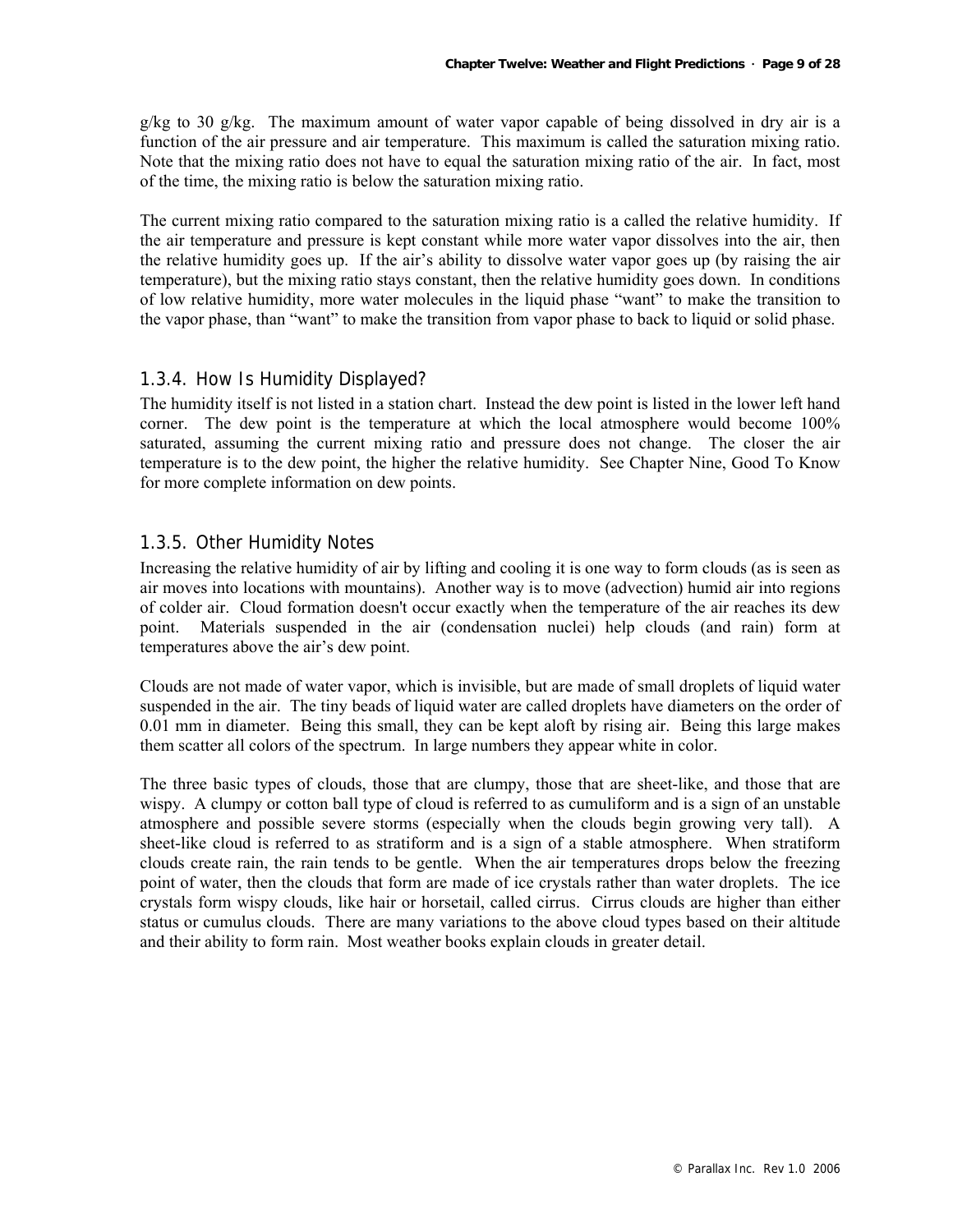

**Cumulus clouds** 

**Cirrus clouds**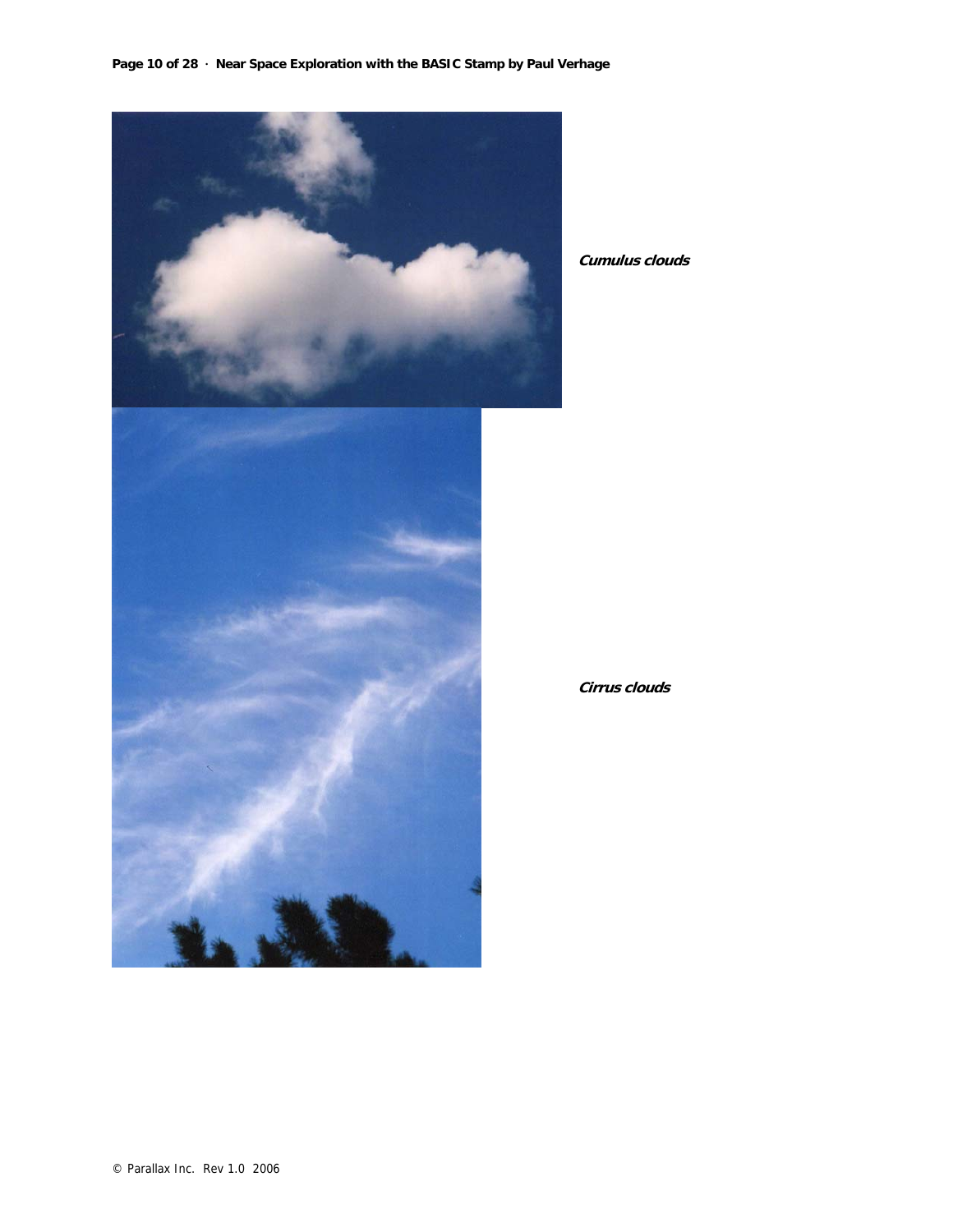

**Stratus clouds** 

A stratiform cloud in contact with the ground is called fog. Fog can form when either the air temperature has cooled enough at night to raise its relative humidity to 100% or when humid air moves onto cold ground. Fog in the morning is a good sign because it means there's no wind at the surface, which makes it easy to launch balloons. It's a bad sign because there's no ground to photograph, only cloud tops. Fog disappears when the air temperature warms up enough to lower its relative humidity. The air is warmed by its contact with the ground, and not directly by the Sun. However, white clouds reflect sunlight, preventing the ground from warming up as fast as it does when there are no clouds.

#### 1.4. Winds

#### 1.4.1. What Is Wind?

Wind is the movement of air from regions of relative high pressure to regions of relative low pressure. The greater the difference between the high and low pressure regions, the greater the wind speed between them. Ideally, winds blow straight from a high pressure region to a low pressure region. However, Earth's rotation interferes with this simple picture. As the air moves under the influence of pressure, the Earth rotates, causing the moving air to change directions with respect to us who are stuck to the Earth's surface.

#### 1.4.2. How Is Wind Measured?

Anemometers measure the wind speed and direction where they are located. Balloons measure wind speeds aloft. Balloons are captive to the movement of air and cannot move independently of it. If the wind travels to the south at 15 knots, then the balloon must also travel to the south at 15 knots. Balloons carrying radiosondes are filled to a very precise amount of lift. The lift creates a known ascent speed for the radiosondes. A parabolic dish antenna tracks the radio signal from the radiosondes. Since the ascent rate for the balloon is well known, the azimuth and elevation of the radiosonde (found by the antenna's position) indicates the three dimensional position of the radiosonde. Dividing the radiosonde's position by the time of ascent gives the NWS the wind's speed and direction along the radiosonde's flight.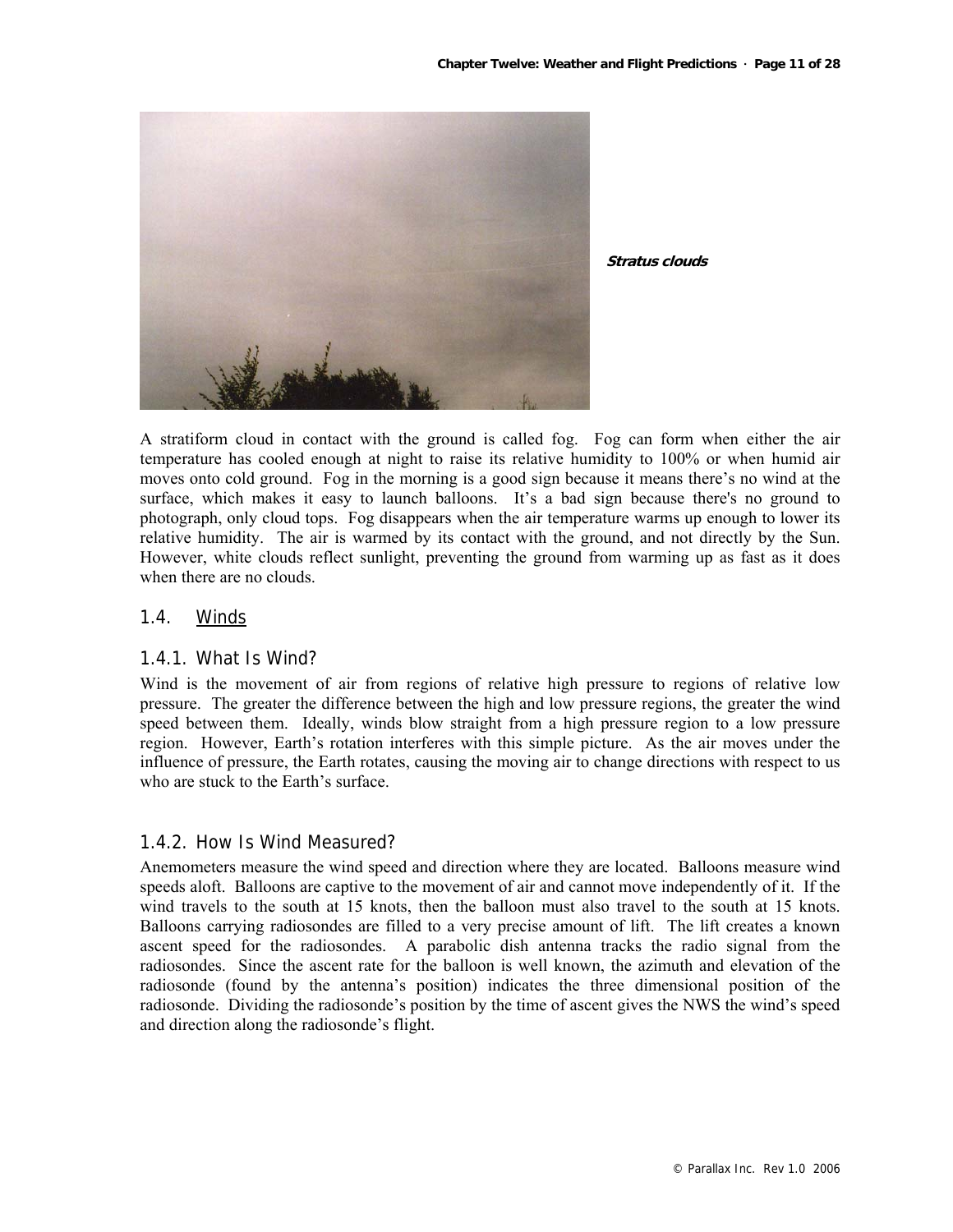

**A radome (radar dome) -** <sup>a</sup> weatherproof enclosure used to protect an antenna.



**Balloon Carrying Radiosonde**

#### 1.4.3. Units Of Wind

Wind speed is measures in knots, or nautical miles per hour. The nautical mile is a little over 6000 feet long. There are 1.15 miles per hour in one knot. The equations for converting between knots and miles per hour are given below.

 $MPH / 1.15 =$  knots Knots  $* 1.15 = MPH$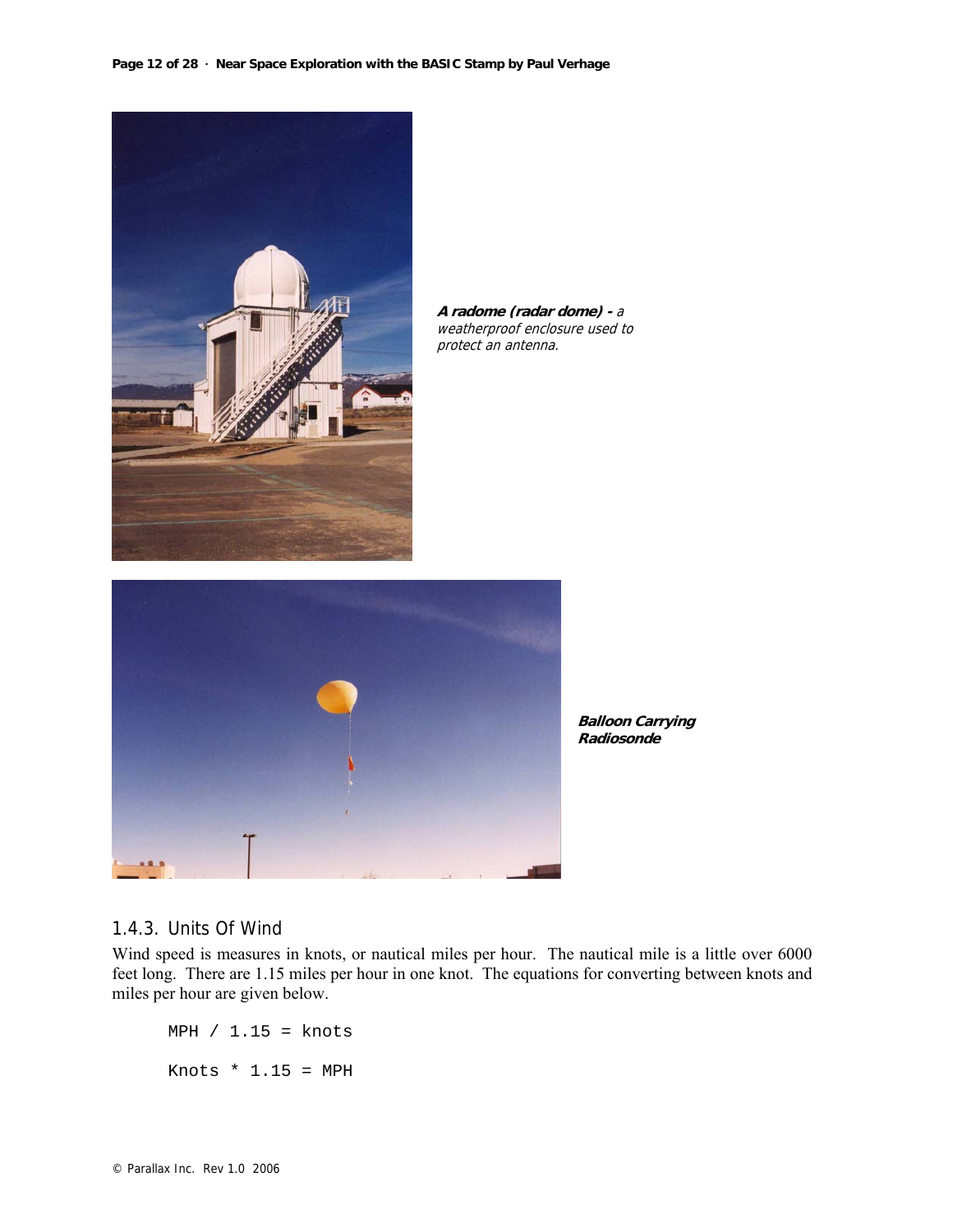Wind direction is given by the direction the wind is coming from and not the direction t he wind is flowing to. So a southerly wind is coming from the south and going north. Wind direction is given by its position on the compass rose, with respect to true north and not magnetic north. Positions on the compass rose are those like the following, North, Northwest, and West- Northwest.

#### 1.4.4. How Is Wind Displayed?

In station charts, wind speed and direction is displayed in a wind flag positioned over the station making the report. The direction of the tail indicates the wind is blowing and the number and length of the pendants indicates the wind speed rounded to the nearest five knots.



#### 1.4.5. Other Wind Notes

The greater the change in air pressure over a given distance (pressure gradient), the greater the wind speed over that change in pressure. Higher pressure gradients occur where the isobars are the most narrow. Ideally, a high pressure system has wind blowing out radially from its center and a low pressure system has winds blowing radially into its center. The Earth's rotation curves the paths taken by these winds in what is called the Coriolis Effect. Winds spiral counterclockwise into low pressure systems and clockwise out of high pressure systems. When no other forces, like drag, are acting on winds, winds tend to flow parallel to isobars

The counterclockwise rotation of winds into a low pressure system pulls warmer air into the southeast quadrant of the low and colder air into the southwest quadrant of the low. Where warmer air is over taking cooler air in the southeast quadrant is a warm front. Where colder air is overtaking warmer air in the southwest quadrant is a cold front. Most low pressure systems have these two fronts associated with them and together they form what is called a frontal cyclone. Since frontal cyclones travel from west to east, a low approaching to the north of a site first sees the warm front. After the warm front and the low passes, comes the cold front.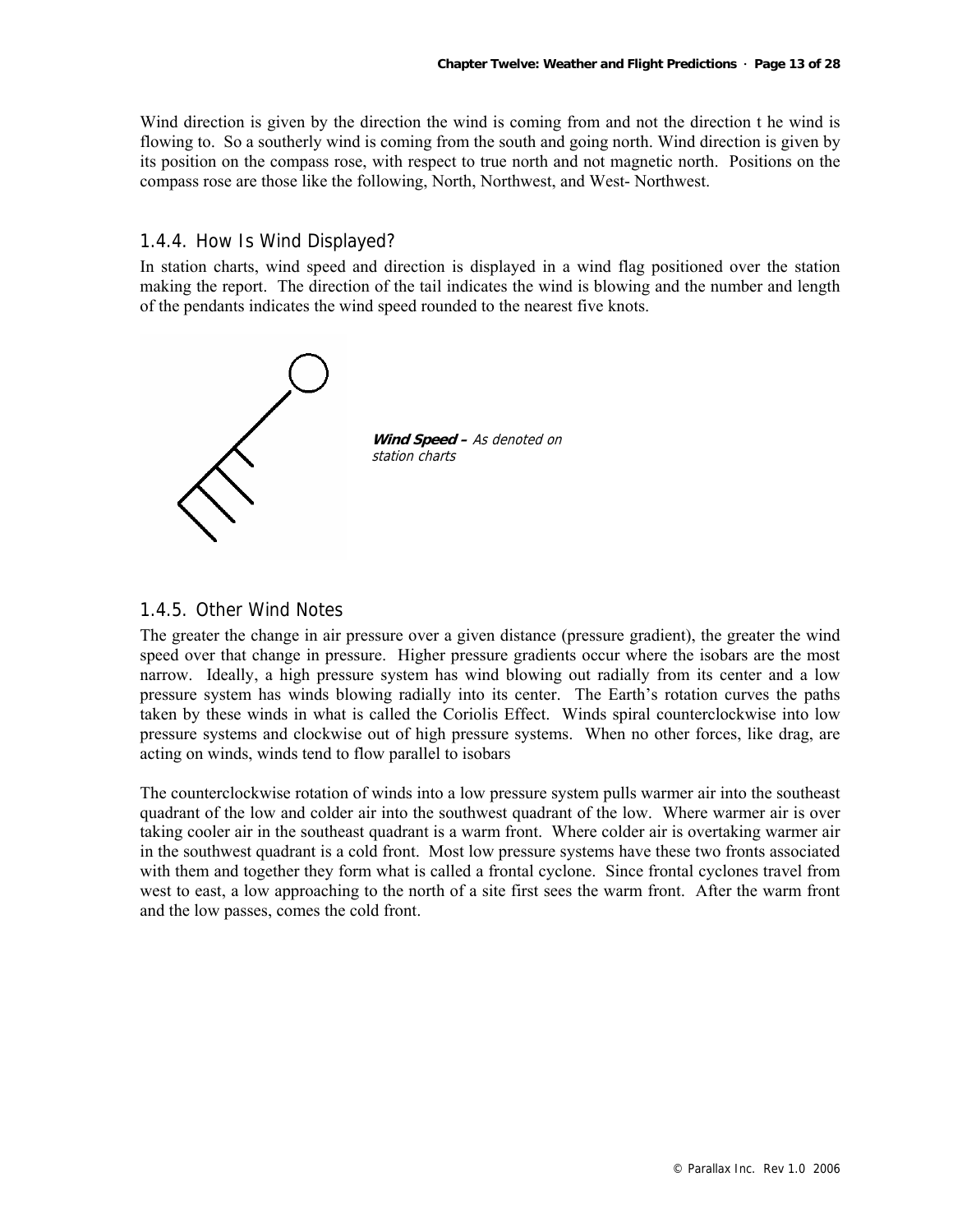**Page 14 of 28 · Near Space Exploration with the BASIC Stamp by Paul Verhage**



**Diagram of Frontal Cyclone** 

If there is enough moisture, the approach of a warm front is first signaled by high cirrus clouds. As the warm front gets closer, the clouds lower, forming stratiform clouds. An approaching warm front typically means that the weather is warming up and rains tend to be gentle or non-existent. If there is enough moisture, the approach of a cold front is signaled by the quick appearance of growing cumuliform clouds. If there is enough moisture and energy in the atmosphere, the cumuliform clouds form thunderheads and severe weather. An approaching cold front typically means the weather is going to cool down and/or get drier (after the front passes). In the temperate zone of the Earth, the fronts are the major weather producers.

## **2.0 Weather's Influence On Flights**

Here are several items to look for on a weather map or in a weather report when planning a near space launch.

## 2.1.1. Isobar Direction And Spacing

The direction and spacing of isobars indicates the wind speed and direction. The isobars plotted for 300 mb indicate winds near 30,000 feet (the altitude lowers in cold air and rises in warm air). The closer the isobars, the higher the wind speed indicated and the farther the near spacecraft will travel.

## 2.1.2. The Position Of The Jet Stream

Closely packed isobars at about 300 millibars indicate the position of the jet stream. If the jet stream is located over the launch site, then the near spacecraft is going for a high-speed ride and the Chase Crew is putting some miles on their cars. The longer the chase, the larger the recovery zone due to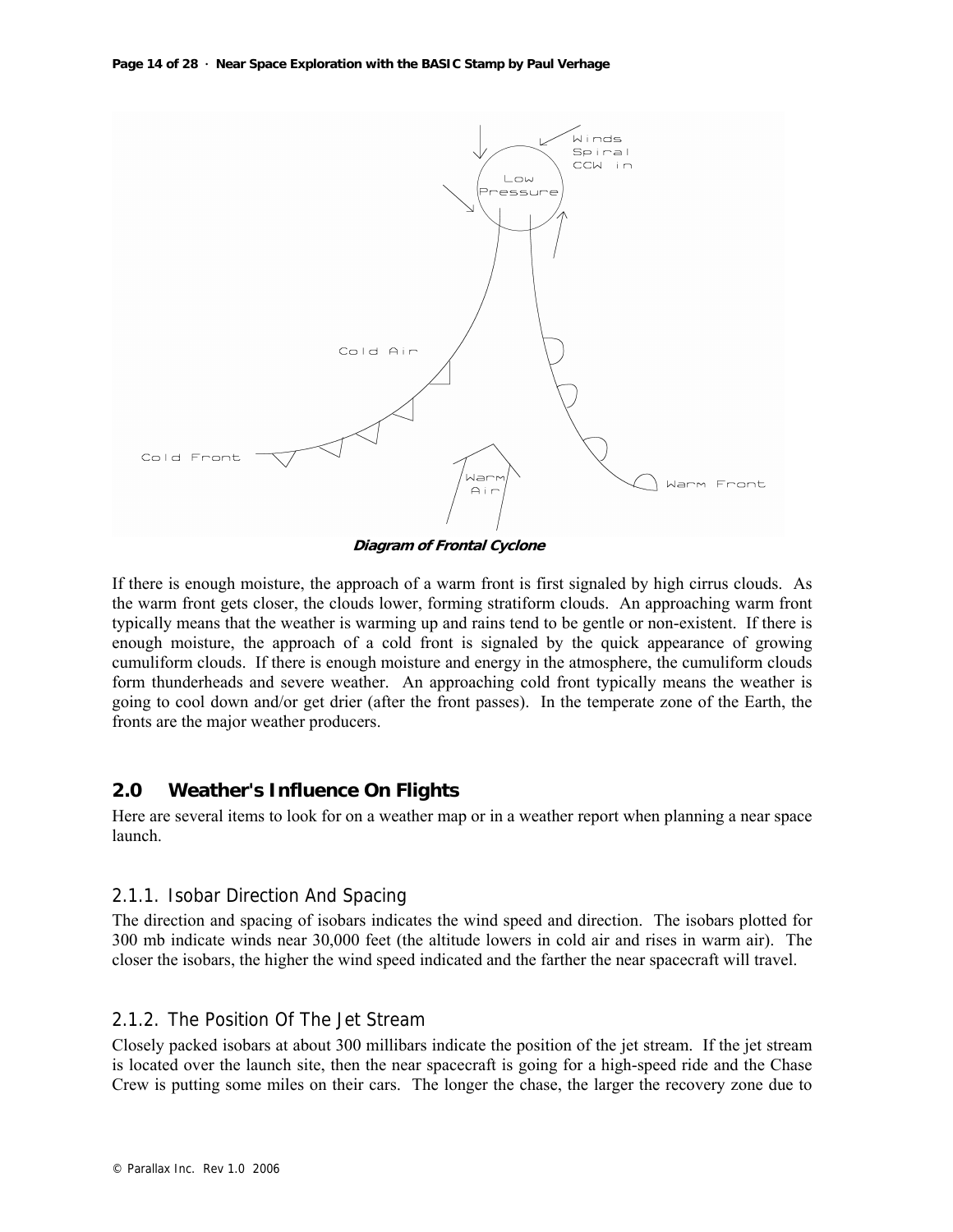the imprecise nature of near space predictions. Launching through the Jet Stream is not a problem as long as the direction and distance covered in the flight is acceptable to the Chase Crew.





## 2.1.3. Turn Around

During certain times of the year (Spring ?) the stratospheric winds turn around in direction. As they do so, they slow down in speed and reverse in direction. A mission launched during turn around does not recover as far from the launch site. KNSP Flight 99H which was predicted to land 40 miles away from the launch site (the Cosmosphere) landed less than ten miles from the launch site because these winds brought the balloon back (which is a bit funny as we were 40 miles away, waiting for the near spacecraft).

## 2.1.4. Approaching Cold Fronts

Typically an approaching cold front means there will be bad weather (high surface winds) before the denser (cooler or drier) air mass moves in. It's best to wait until after the cold front passes to plan a launch. The weather may be colder, but the air will be clear and usually much calmer. It's difficult to make accurate predictions during a front passage as the wind directions can dramatically change overnight.

## 2.1.5. Approaching Warm Fronts

An approaching warm front can mean extensive stratus cloud cover and gentle rains, if any. Wait until after the warm front passes for the rains to stop. Expect a warmer weather launch, but possibly more humid also.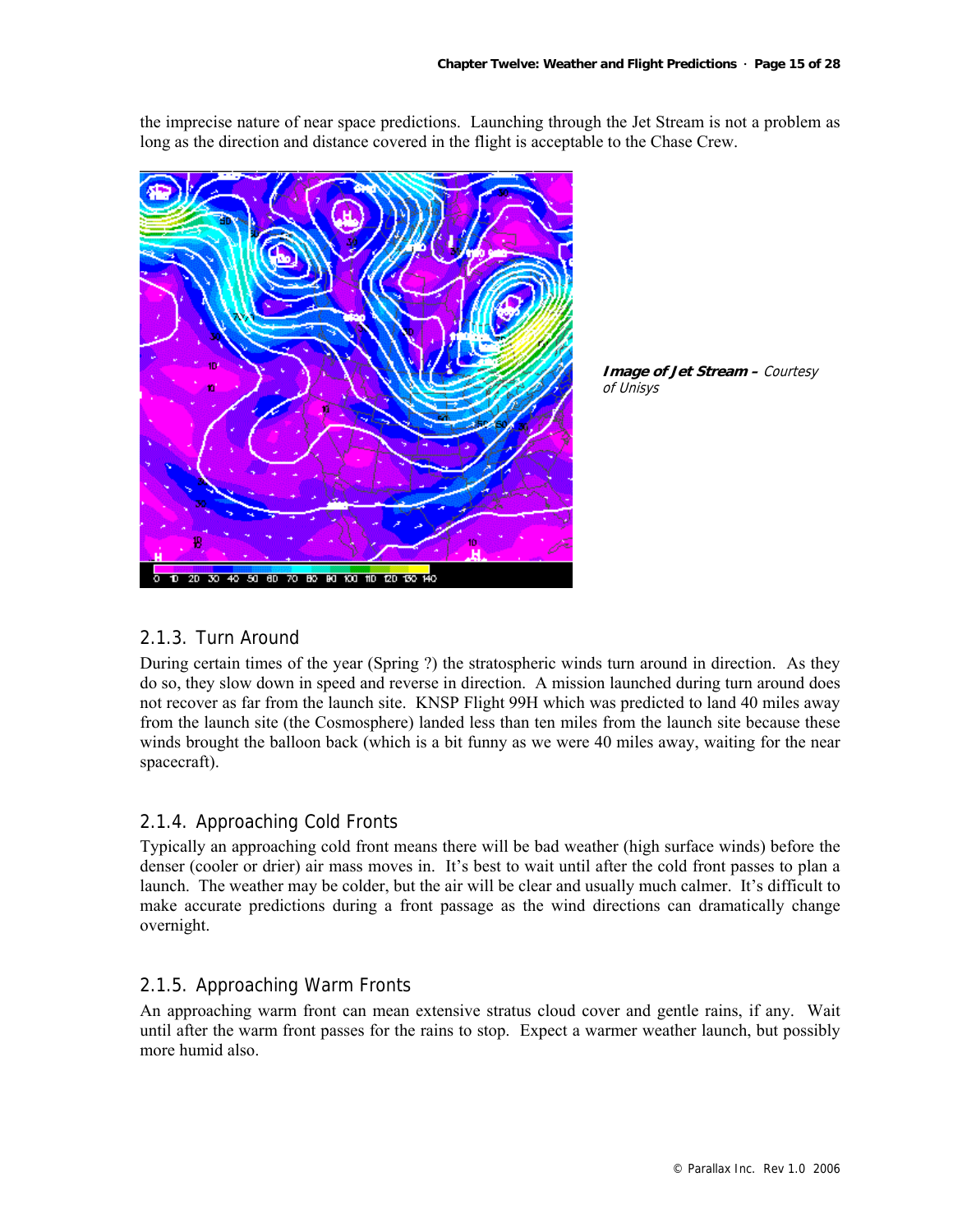## 2.1.6. No Surface Winds And Morning Temperatures At Or Below The Dew Point

When the air temperature reaches the dew point, you can count on dew in the morning (or frost if the temperature drops close to or below freezing). If there is no wind during the night, then fog also may develop as the relative humidity approaches 100%. If remote sensing is a part of the flight, then take into consideration that the flight may record cloud tops instead of the ground. You may want to launch later in the morning when the fog burns off.

## 2.1.7. High Pressure Systems

A high pressure system over the launch site typically indicates clear weather. What winds exist tend to be weak and disorganized inside a high pressure system. Expect flight not to travel very far in the first 30,000 feet. As long as there is not a jet stream overhead or high-speed winds in the stratosphere, high-pressure systems represent good conditions to launch.

## 2.1.8. Low Pressure System

A low pressure system over the launch site typically indicates cloudy weather. Winds in low pressure systems tend to be stronger than those in high pressure systems and more organized. Expect near space missions to travel farther if launched in a low pressure system. Approaching low pressure systems sweep a warm front across the launch site first and a cold front later.

## 2.1.9. Rising Air Pressure

This indicates an approaching high pressure system and possibly better weather (fair). The faster the air pressure rises, the greater the risk of high speed winds at the launch site.

## 2.1.10. Falling Air Pressure

This indicates an approaching low pressure system and possibly higher surface winds (stormy). Wait until after the weather settles down.

#### 2.2. Weather Websites

Here are some URLs to use when predicting weather for a launch.

## 2.2.1. To Learn More About Weather

A site for an on-line weather course is located at http://ww2010.atmos.uiuc.edu/

Another on-line weather course is available at http://mammatus.plymount.eud/dstreme

I'd also recommend completing the Datastreme course. This is an excellent course given by the American Meteorological Society for teachers. In it, you'll cover as much material as some television meteorologists learn.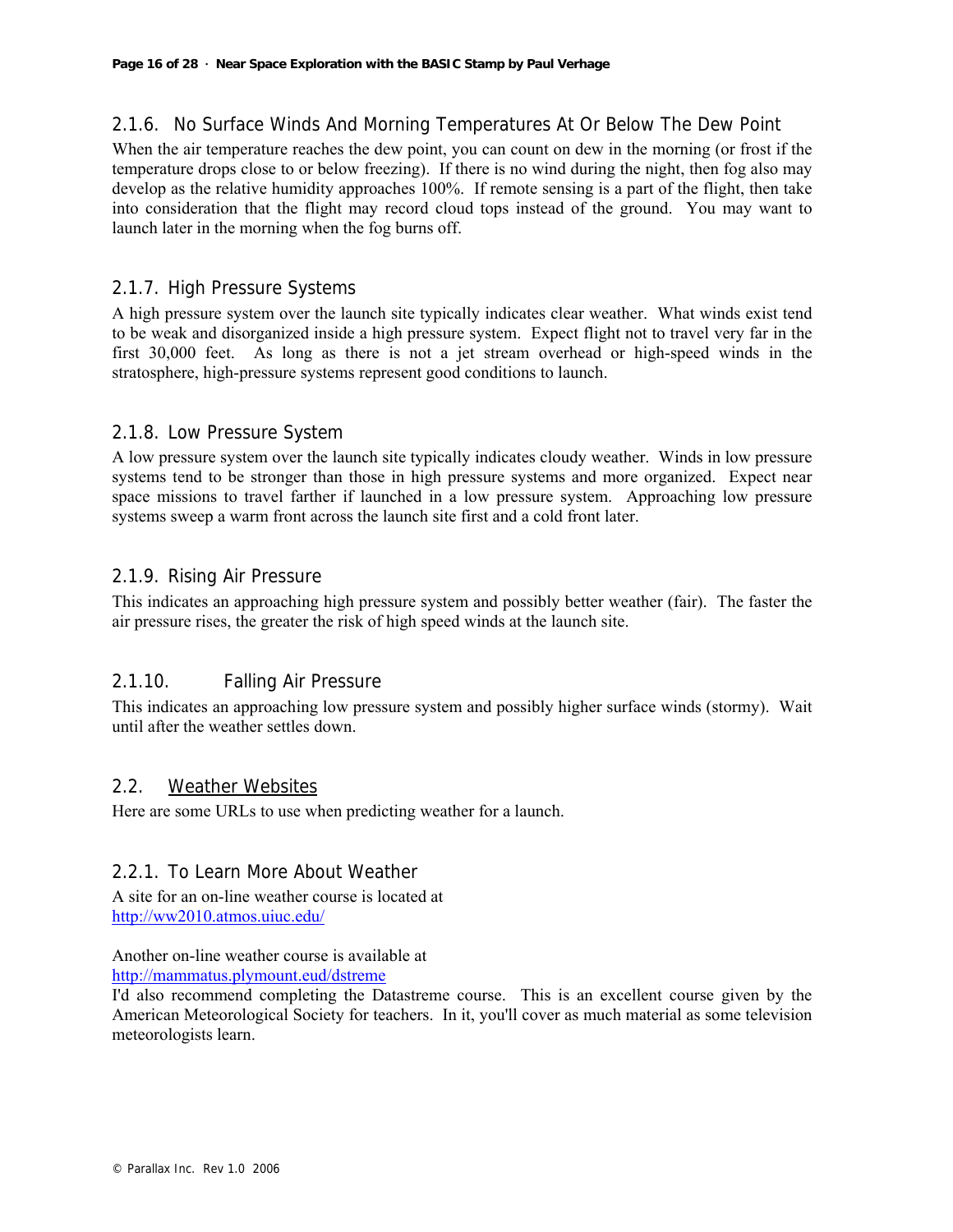## 2.2.2. For Current Weather Predictions

For weather conditions in nearby locations (trying to get a peek at the weather coming you way), use The Weather Underground.

http://wunderground.org

Select your state and then home in on your region

For you region, use the local National Weather Service http://www.wrh.noaa.gov/ Select your state and then find the closest reporting site.

For graphical displays of winds aloft, go to the Unisys Medium Range Forecast website. http://weather.Unisys.com/mrf/index.html

Select four panel plots and the number of hours or days in advance you want to see the plots. The left plot is at a pressure altitude of 850 mb (less important for near space missions) and the right plot is for a pressure altitude of 300 mb (about 30,000 feet altitude and much more important for near space missions). Look at the position and direction of the isobars for a feel on the direction and distance for the first half of the near space flight.

## **3.0 Near Space Predictions**

## 3.1. Amateur Near Space Software Lesson One

#### 3.1.1. Goal

To Become Familiar With Amateur Near Space Software

## 3.1.2. Objective

To Learn How To Use LIFTWIN To Predict Balloon Ascent Rates, Burst Altitudes, And Needed Amount Of Helium

## 3.1.3. Software Notes

#### **A. Where To Get A Copy Of The Software**

The LIFTWIN software is available from http://www.eoss.org/balsoft.htm

LIFTWIN is a program written by Hank Riley. Originally written in BASIC, Hank has since written the Windows interface to the program. He makes updates to the program as needed. Download the Liftwin and VBRUN300 files from EOSS. They're both zipped files. After extracting the files, copy them to the same directory.

#### **B. What Does The Software Do?**

Given a balloon size, a payload weight (including parachute weight), a starting amount of helium, and additional increments in the amount of helium, LIFTWIN makes a prediction on the free lift of the balloon, its ascent rate, and maximum altitude.

#### **C. How Does The Software Do What It Does?**

The lift generated by a volume of helium in a balloon is determined by the amount of air the helium displaces (see Chapter Ten, Good To Know). From the lift generated by the helium, the volume of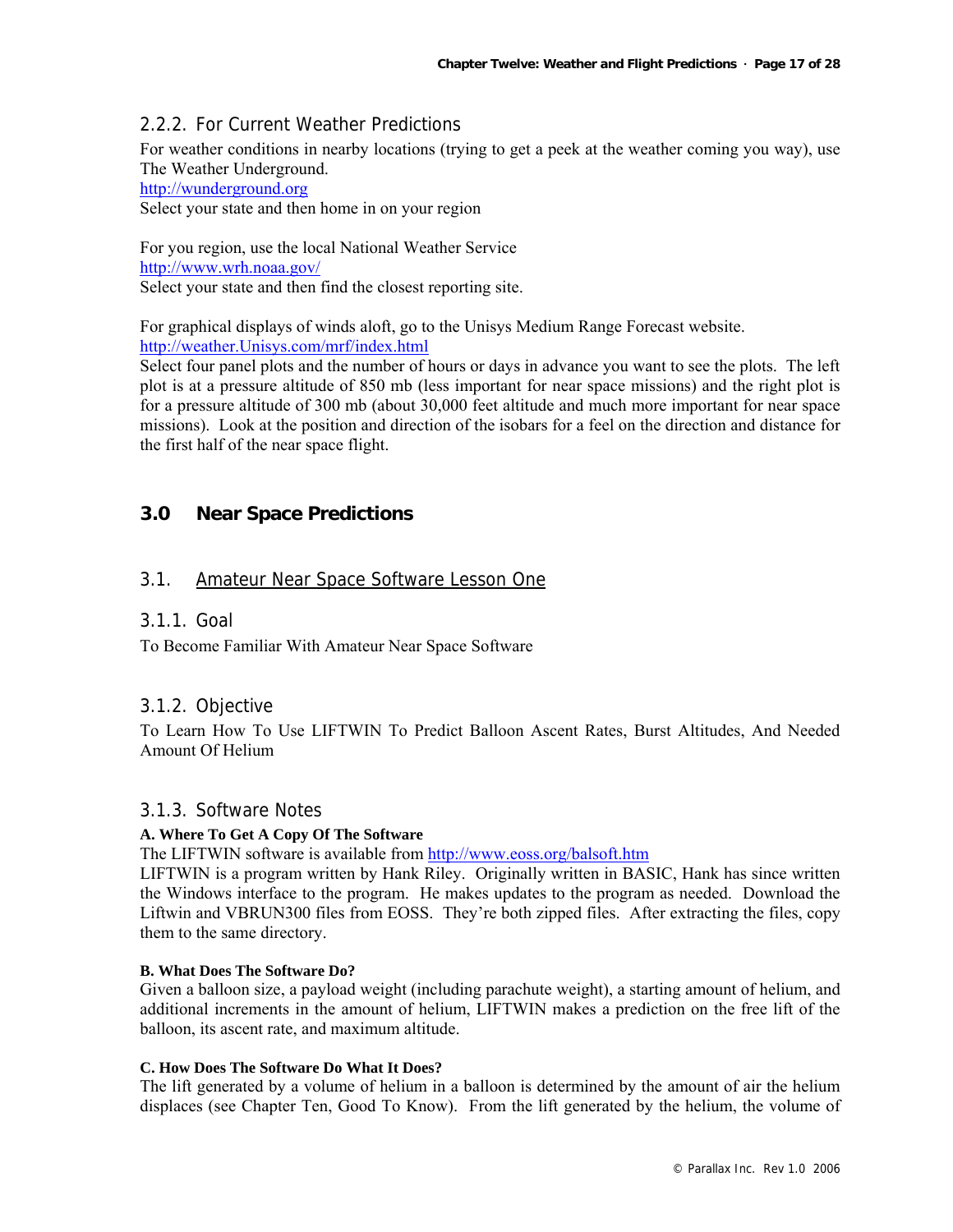the balloon, the balloon's drag, and the weight of the payload, and the ascent rate of the balloon can be determined. From the initial volume of helium, the pressure of the atmosphere at different altitudes, and the maximum volume of the balloon, the altitude at which the balloon bursts can be determined. The manufacturer specifies the maximum volume of each balloon they sell.

#### **D. What Are The Inputs To The Software?**

LIFTWIN needs the following inputs

- The balloon type
- The total weight of the payload
- The starting diameter of the balloon
- Diameter increments
- The maximum diameter of the balloon

The user inputs these fields as desired; no data needs to be downloaded.

#### **E. Where Do You Get The Data To Input?**

In the case of LIFTWIN, the user determines the conditions to test. LIFTWIN is a tool for satisfying the user's curiosity. The results indicate the appropriate balloon and volume of helium to use for a particular mission.

#### **F. Inputting Data**

After starting the program, the following fields are displayed. In these fields enter the data as explained.

Select from the menu item

#### **Balloon Type**

Select the manufacturer and balloon type in the pull down menu

Fill in the following fields

#### **Min. Dia.**

This is the minimum diameter of the balloon to begin the test with

#### **Max. Dia.**

This is the last diameter of the balloon to test

#### **Dia. Increm.**

This is the unit of increased balloon diameters to test

#### **Total Weight**

This is the weight of the near spacecrafts, any beacons, and parachute

Click the **Calc** button

#### **G. Understanding Outputs**

In the upper right hand, is a red window displaying specifications for the balloon selected.

The table generated by LIFTWIN has the following fields,

#### **Dia. Vol. Noz. Lf. Alt. Range Asc. Burst**

| <b>Field</b> | <b>Definition</b>                                              |
|--------------|----------------------------------------------------------------|
| Dia.         | The diameter of the balloon                                    |
| Vol          | The volume of the balloon, and therefore the helium being used |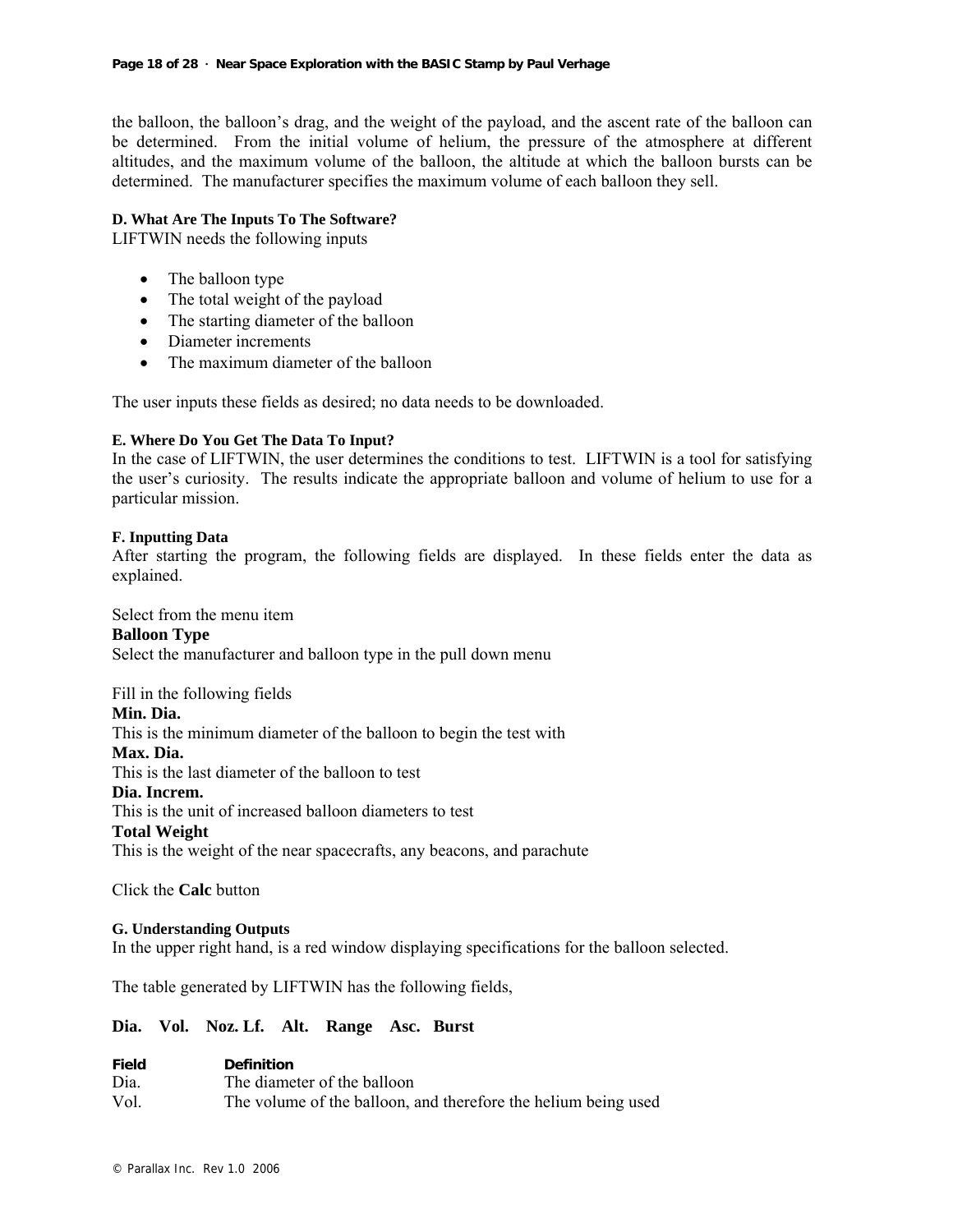| Noz. Lf.     | The total lift generated by the balloon                       |
|--------------|---------------------------------------------------------------|
| Alt.         | The predicted altitude at which the balloon will burst        |
| Range        | The distance to the horizon at the balloon's maximum altitude |
| Asc.         | The predicted ascent speed of the balloon                     |
| <b>Burst</b> | The time to burst for the balloon                             |

For each increment of balloon diameter greater than the minimum diameter, a new volume, nozzle lift, maximum altitude, distance to horizon, ascent speed, and time to burst is generated. From this table you can select the appropriate balloon and amount of helium needed for a near space mission. A minimum of one pound of free lift (or positive lift) is required. Take into consideration the time that is predicted for the balloon to ascend high enough to burst. The ascent rate and bursting altitude from Liftwin are used as inputs to the WBALTRAK program.

#### 3.2. Amateur Near Space Software Lesson Two

#### 3.2.1. Goal

To Become Familiar With Amateur Near Space Software

#### 3.2.2. Objective

To Learn How To Use Balloon Track for Windows (WBALTRAK) To Predict Balloon Flights

#### 3.2.3. Software Notes

#### **A. Where To Get A Copy Of The Software**

The WBALTRAK software is available from the EOSS website, http://www.eoss.org/balsoft.htm WBALTRAK was initially written as a BASIC program by Bill Brown and called BALLTRAK. Rick von Glahn designed a Windows interface to the program and has updated the interface on a regular basis. Download the full install of the program along with its manual (also written by Rick). The program is downloaded as a zipped file. After extracting it, the setup.exe file will install Balloon Track from the CAB file.

#### **B. What Does The Software Do?**

Given a pictures of the winds aloft (wind speeds and directions at various altitudes), the ascent and descent rate of the stack, and its maximum altitude, BallTrak makes a prediction on the flight path of the stack and its recovery location.

#### **C. How Does The Software What It Does?**

Based on the stack's ascent rate, WBALTRAK calculates how long the stack will traverse each layer of atmosphere for which it has the winds aloft. The stack is an unpowered device, so it moves according to the local wind speed and direction. The time spent in each layer is used to determine a new position for the stack. Displacements caused by the succession of local winds are added together, creating a picture of the stacks horizontal travels. At the predicted burst, the average descent speed is modified based on local air pressure. This modified descent speed is then used to determine the time of transit through the air layers documented in the winds aloft profile. The parachute, like the balloon, is an unpowered device; therefore it moves horizontally according to the local winds. The position of the capsule at its entry to each layer is modified by the wind's effect on the descending capsule, creating an exit position. The exit position is used as the entry position for the next lower layer of atmosphere documented in the winds profile. The process is repeated, with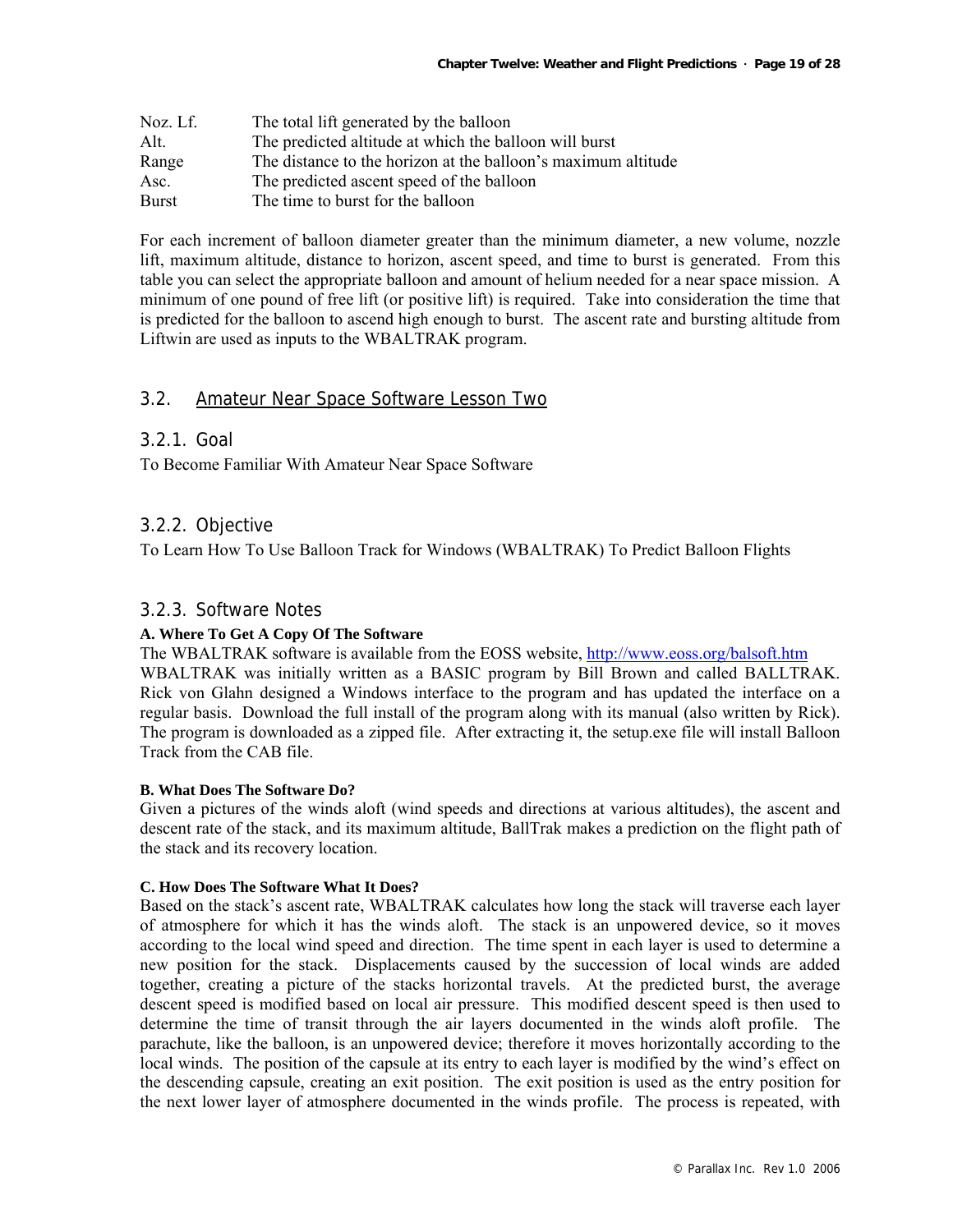the capsule having a lower descent speed for each successive lower layer. When the capsule exits the lowest layer documented, or its altitude matches the predicted landing elevation, the process is stopped and the results displayed in one of several windows.

#### **D. What Are The Inputs To The Software?**

To make a prediction with WBALTRAK, the program needs at a minimum the following inputs

- 1. A winds aloft profile
- 2. Near space stack ascent and descent rates
- 3. Predicted maximum altitude of the stack
- 4. The program is more useful if given the latitude and longitude of the launch site

#### **E. Where Do You Get The Data To Input?**

An individual with a GPS receiver can determine the latitude and longitude of the launch site. Alternatively, mapping software like Street Atlas can be used to determine the position of the launch site without traveling there. However, this is not recommended, as launch crews should be familiar with the launch site before traveling out there for the first launch.

The stack's ascent rate and maximum altitude are determined with the Liftwin program. Eventually, launch crews should get a good idea of what to expect for a near space mission.

Descent speeds are determined with either software or by testing. Read Chapter Six, Recovery Systems, for procedures for determining the descent speed of a near spacecraft through testing. Alternatively, an estimate of 1200 feet per minute can be used for the first flight. After the flight, telemetry is used to refine the descent speed for future missions. In this case, use the landing speed of the N/C as the descent speed in future predictions.

Winds aloft profiles are available on the web.

#### **F. Inputting Data Initial Setup**

The first execution of the program will report that a configuration file is not available. On the next window, fields for creating the WBALTRAK.INI file will appear. At a minimum, input data for the following fields.

Select **Flight Data** Tab Under **Vertical Rates**  Enter an **Ascent Rate** (determined by Liftwin) Enter a **Descent Rate** (determined by experience, use 1200 the first time)

Under **Burst Altitude** Enter a burst altitude (determined by Liftwin) Click the **Use Burst** box

Select **Location Data** Tab Under **Launch Site** Data Enter a launch site **Name** Enter the **Latitude** of the launch site Enter the **Longitude** of the launch site Enter the **Altitude** of the launch site Click the **Set** button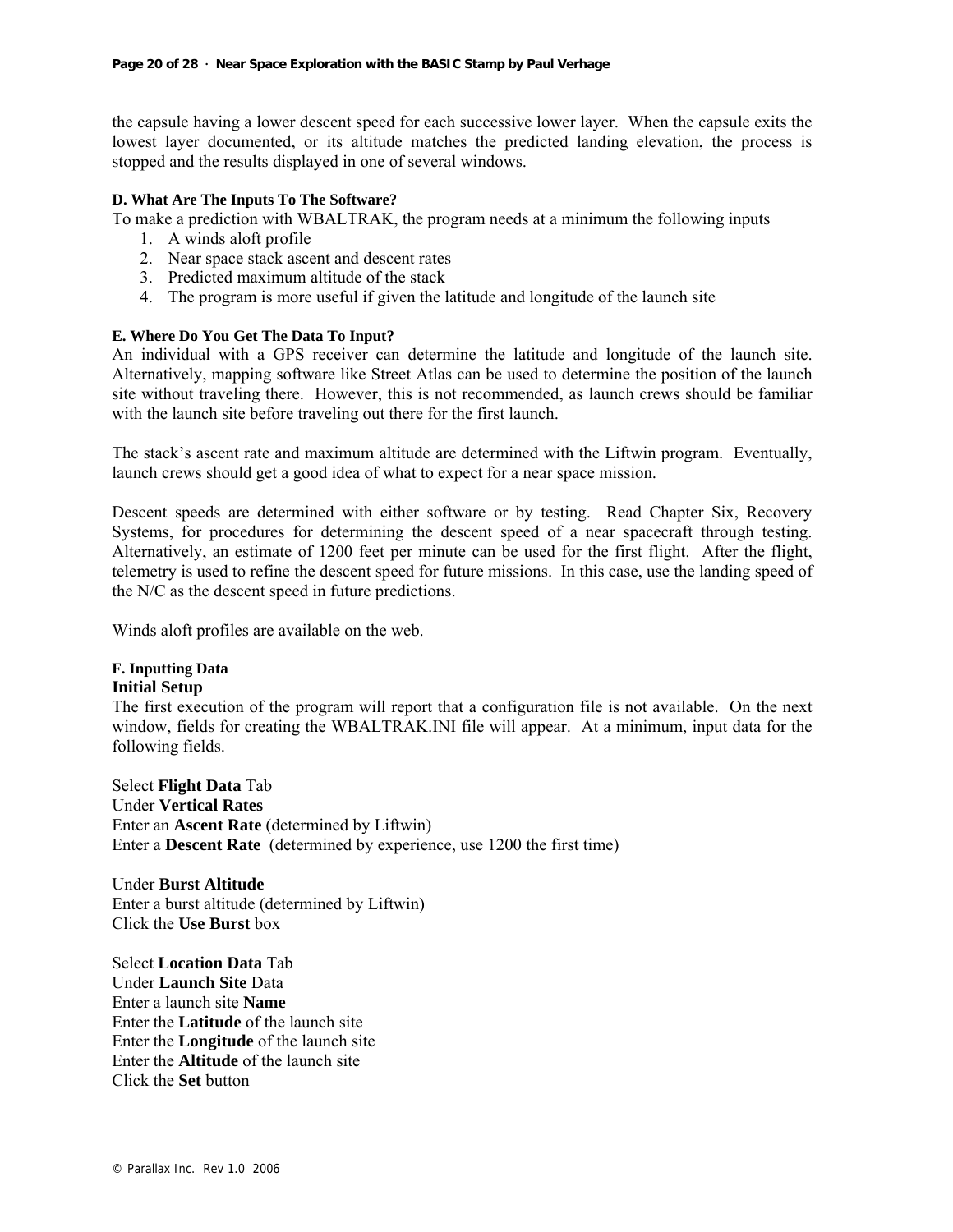#### Click the **Save To Default Config File** button

Note that more launch sites can be created and saved under different names. Read the manual for more detailed information.

Now Balloon Track is ready to make predictions

#### **Running Predictions**

To run a prediction, you must first download a winds aloft report. After downloading the winds, the winds file is imported in to Balloon Track and a simulation is run.

#### **Getting Winds Aloft Predictions**

Winds aloft predictions are downloaded from the CMET website, at http://arl.noaa.gov/ready/cmet.html

Page down the web page to the **Forecast Models Graphics** section Choose a forecast dataset in the **Forecast Soundings** field

Select one of the following models, based on the time until launch

| <b>Time Until Launch</b> | Model                                           |
|--------------------------|-------------------------------------------------|
| Up to $12$ days          | Medium Range Forecast Model (MRF 191 km Global) |
| Up to $3.5$ days         | <b>AVN</b> Short Range                          |
| 48 hours                 | ETA Model (40 km Over US)                       |
| $0 - 12$ hours           | Rapid Update Cycle (RUC 20 km Over US)          |

Click the **Go** button

There are three ways to select a location for the winds aloft, use the third option, and enter the latitude and longitude of the launch site. Use decimal degrees for the latitude and longitude. Also, use a negative longitude as you are making predictions for a location that is west longitude.

Click on the **Next>>** button

Select the following two options in the next window

- Plot 1 time period
- Text listing only

Choose the time. This field is a pull down menu, displaying the available times

Select the following option • Full Sounding

Click the **Request Plot** button

The text report of the predicted winds is displayed

The latest winds aloft (collected every 12 hours) are available from: http://weather.uwyo.edu/upperair/sounding.html

Click to select a text report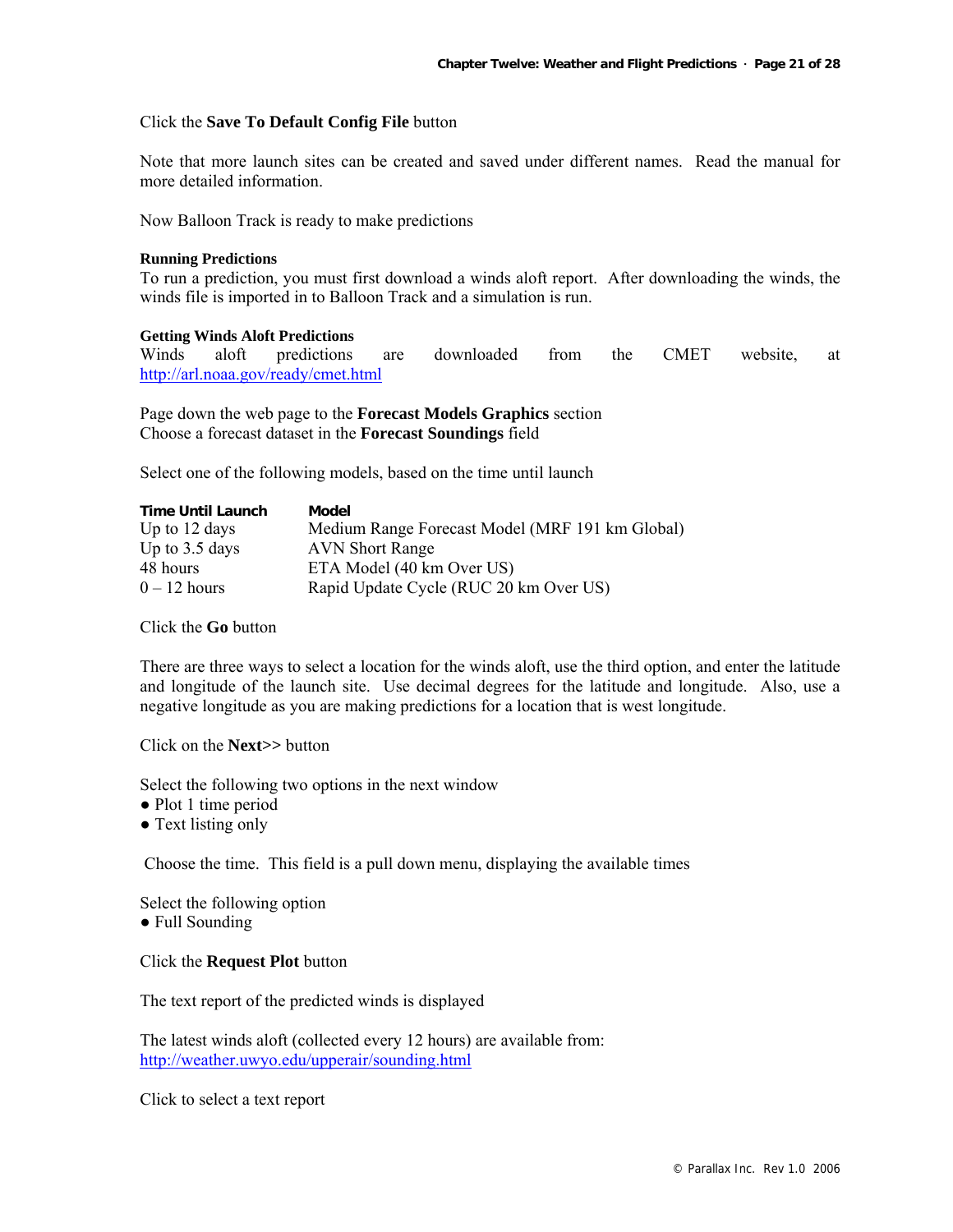Click the WMO ID of the National Weather Service office closest to your launch site.

The text report of the predicted winds is displayed

Using your mouse, click and drag to highlight the entire report **Copy** and **Paste** the text report into **Notepad Save** the file under a name and location that you will remember, preferably under the Balloon Track directory. Be sure to save the file as a TXT file

Now you're ready to start Balloon Track

Start Balloon Track Click **File** Click **Open** Click **Select File** This shows both DAT and TXT files in the Balloon Track directory Select the latest winds aloft file Balloon Track will convert the TXT file into a DAT file Balloon Track strips out the data that is not needed, converts the data from metric to imperial measurements, and formats the data into the proper fields

Balloon Track will then run a prediction based on the winds aloft and settings in the configuration file

Before accepting Balloon Tracks report, make sure the winds aloft were valid. Sometimes the winds aloft are not reported for altitudes high enough for the mission.

In the upper-right hand corner is a window of the current **Working Database**. This window displays the speed and direction of the winds aloft. Make sure the maximum altitude reported is at least as high as the predicted maximum altitude of the balloon. See notes at the end of this lesson for times when the predicted winds are not available for the balloon's predicted burst altitude.

At the bottom is a window displaying the following fields.

#### **Time Alt Bearing Range Elevation Climb/Descent Latitude Longitude Distance to LOS**

| <b>Field</b>                                    | <b>Definition</b>                                            |  |  |  |  |
|-------------------------------------------------|--------------------------------------------------------------|--|--|--|--|
| Time                                            | Mission elapsed time since the balloon was launch            |  |  |  |  |
| Alt                                             | Altitude of balloon                                          |  |  |  |  |
| Bearing                                         | Direction from launch site to balloon (true north)           |  |  |  |  |
| Range                                           | Distance to balloon, from the launch site                    |  |  |  |  |
| Elevation                                       | Balloon's angle above the horizon                            |  |  |  |  |
| Climb/Descent Ascent or descent rate of balloon |                                                              |  |  |  |  |
| Latitude                                        | Latitude of sub point of balloon                             |  |  |  |  |
| Longitude                                       | Longitude of sub point of balloon                            |  |  |  |  |
| Distance To LOS                                 | Greatest distance from balloon that a signal can be received |  |  |  |  |
|                                                 | (LOS means loss of signal)                                   |  |  |  |  |

At the end of the report you will find the Bearing, Range, Latitude, and longitude most important.

#### Click the **Flight Synopsis** button

Click the **Print Synopsis** button for a hard copy of this report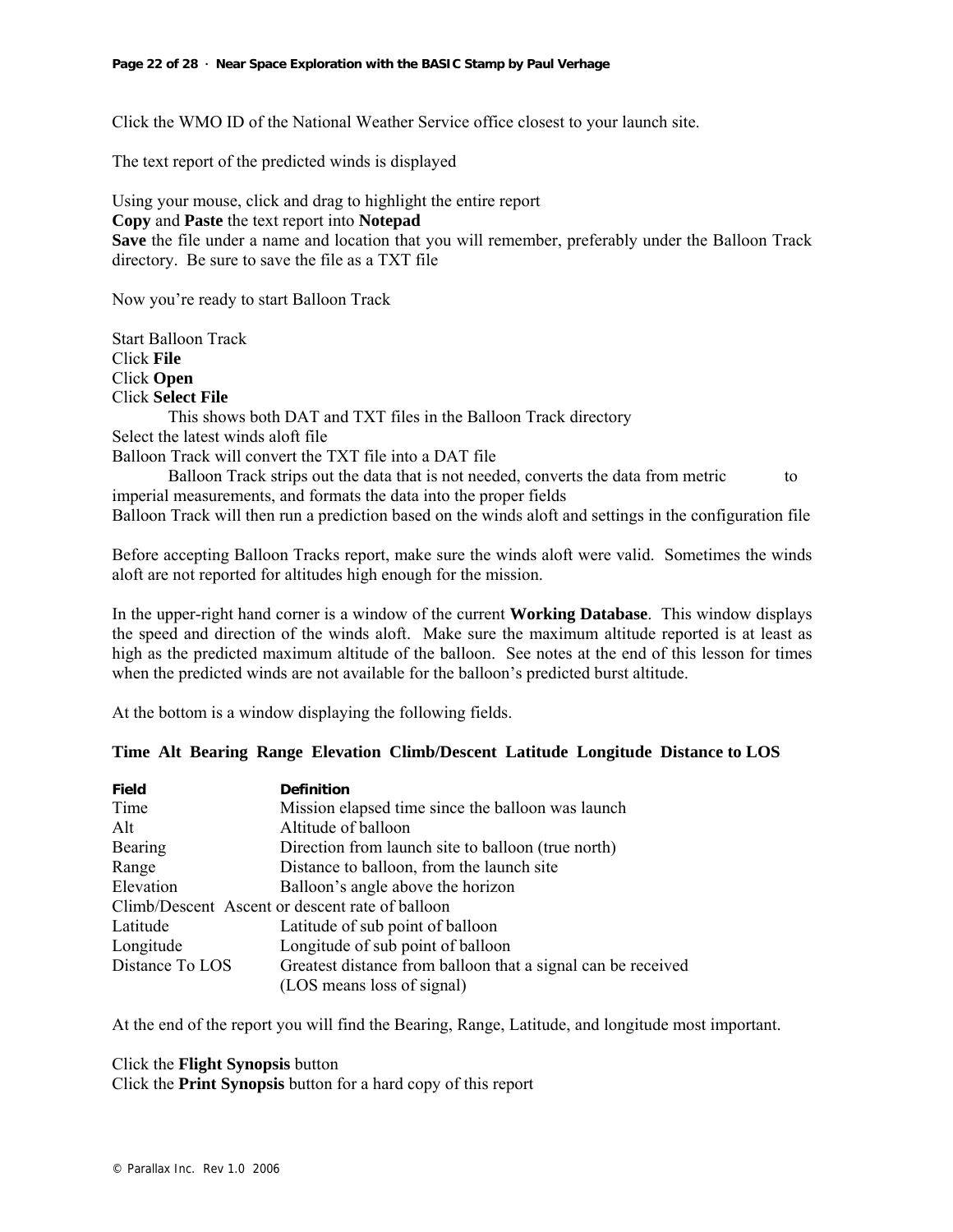Close the Flight Synopsis window and click the **View Track** button for a graphic of the balloon's predicted track

Click the **Wind Profile** button to display wind speeds as a function of altitude. This graph shows the location of the jet stream and the highest predicted winds in it.

If any flight parameter is changed, clicking the **Force Calculation** button to force updates to the predicted flight.

#### **Advance Notes**

If you have a copy of Street Atlas running, perform the following steps to copy the predicted balloon track into Street Atlas. Save this file and you can compare the actual flight with the predicted flight.

Click **File** Click **Export** Click **Street Atlas**

In the Street Atlas Export Setup window, select the following options

Select an **Icon Shape** Select on of the following **Plot Labels Alt**  or **Elapsed Time** Select an **Ascent Color** and a different **Descent Color**  Select an **Icon Size** of Small Click the **OK** button

Enter a file name and directory for the Latitude and Longitude file (latlong.txt is the default)

Start Street Atlas Click **File** Click **Import Lat/Lon File** Select your file Click the **Open** button Drag a box around the track to zoom in on it

Upon exiting Street Atlas, select to **Save Changes** so that you can display the track the next time Street Atlas is started.

#### **G. Understanding Outputs**

The first window displays an overview of the flight, divided into altitudes according to the altitudes of the predicted winds. Most useful is the synopsis report of the entire flight. The predicted latitude and longitude of the landing zone indicates if the mission is viable from the selected launch site. If not, then select a new launch site and rerun the prediction.

Run predictions daily, beginning one week before launch. The Street Atlas file displays the predicted track of the balloon. The ascent portion of the flight is displayed in a different color than the descent portion. Make note of hazards like towns and lakes that the capsule will descend over (and could potentially land in). Run other predictions with higher and lower predicted burst altitudes. This defines the zone of recovery. Ensure the zone of recovery is acceptable for the mission.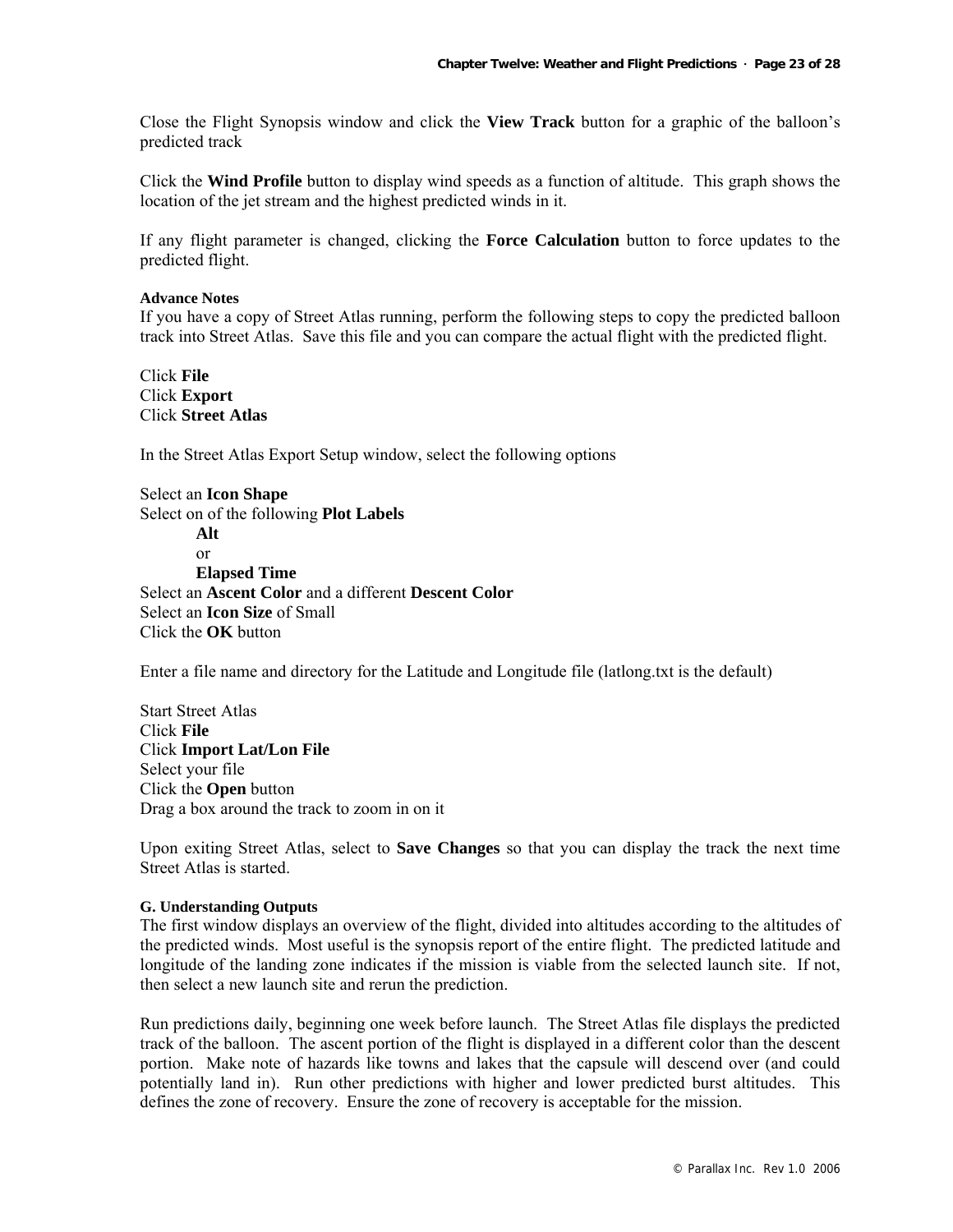\* Rick von Glahn (N0KKZ) and Mark Conner (N9XTN) recommended these websites.

#### **When The Winds Aloft Report Is Incomplete**

Occasionally, the winds aloft report will not be reported for as high as the balloon is predicted to reach. In this case, retrieve an older winds aloft report and copy the text for altitudes higher than those predicted. Above 60,000 feet, the winds aloft do not change frequently. Mark Conner recommends using the current wind aloft above 60,000 feet and tacking then on the predicted models as a means to make more accurate flight predictions. In this case, create a text file of predicted winds aloft. Save the results into a text file. Then download the latest winds aloft report from the Department of Atmospheric Sciences from the University of Wyoming and copy only the winds above 60,000 feet into the Windows Clipboard. Paste these winds into the predicted winds file and remove the predicted winds aloft that overlap with the current winds aloft above 60,000 feet.

#### **Good To Know - The Atmosphere**

The lower 90 miles of atmosphere consists of a homogenous mixture of gases. Of these gases, 78% is nitrogen, 21% oxygen, 1% argon, and 1% trace gases like water vapor and carbon dioxide. The amount of water vapor dissolved in the lower atmosphere however is variable and may reach as high as 3%.

#### **Structure of the Atmosphere**

The atmosphere is divided into layers. How the air temperature changes with altitude determines the boundary of each layer. From the bottom up, the layers are, the Troposphere, Stratosphere, Mesosphere, Thermosphere, and Exosphere. The boundary between each layer is called a pause of the lower layer. So located between the troposphere and stratosphere is the tropopause. Located between the stratosphere and mesosphere is a boundary called the stratopause. Typically the tropopause occurs at an altitude of 16 km or 10 miles. The stratopause occurs at an altitude of 48 km, or 30 miles, while the mesopause occurs at an altitude of 80 km or 49.5 miles. There is no thermopause as there is no clear transition between the thermosphere and exosphere.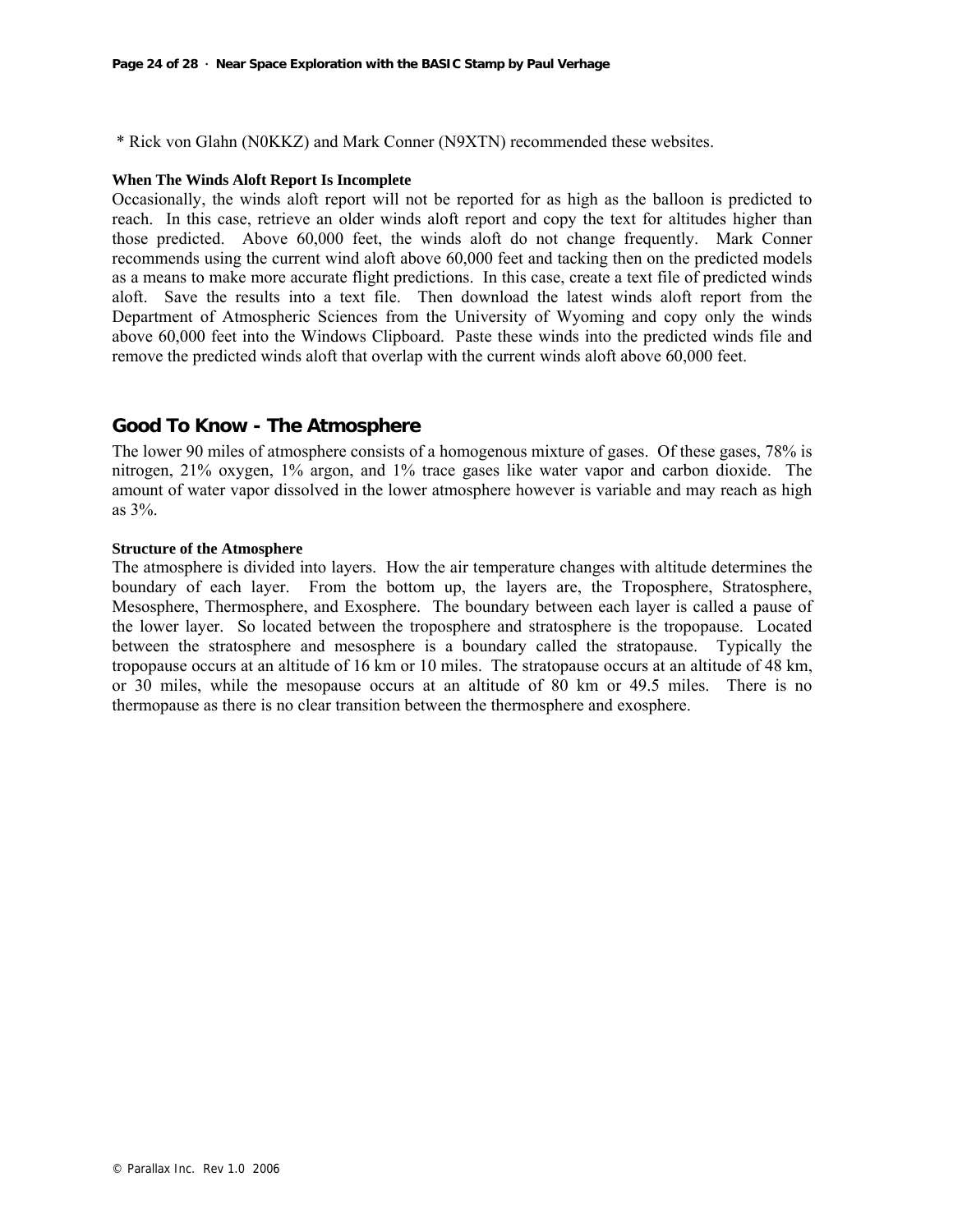

**Layers of The Atmosphere** 

#### **The Troposphere**

The lowest layer of the atmosphere is called the troposphere. It's the layer that contains most of our weather. The term Tropo comes from the word meaning turbulent and this layer of atmosphere is turbulent in nature. The troposphere is transparent to sunlight and therefore absorbs very little energy from the Sun. Instead, the air in the troposphere is warmed by its contact with the ground, which does absorb energy from the Sun. Once warmed by the ground, pockets of warm air rise due to their buoyancy. As these warm air pockets rise, the air pressure surrounding them drops, causing these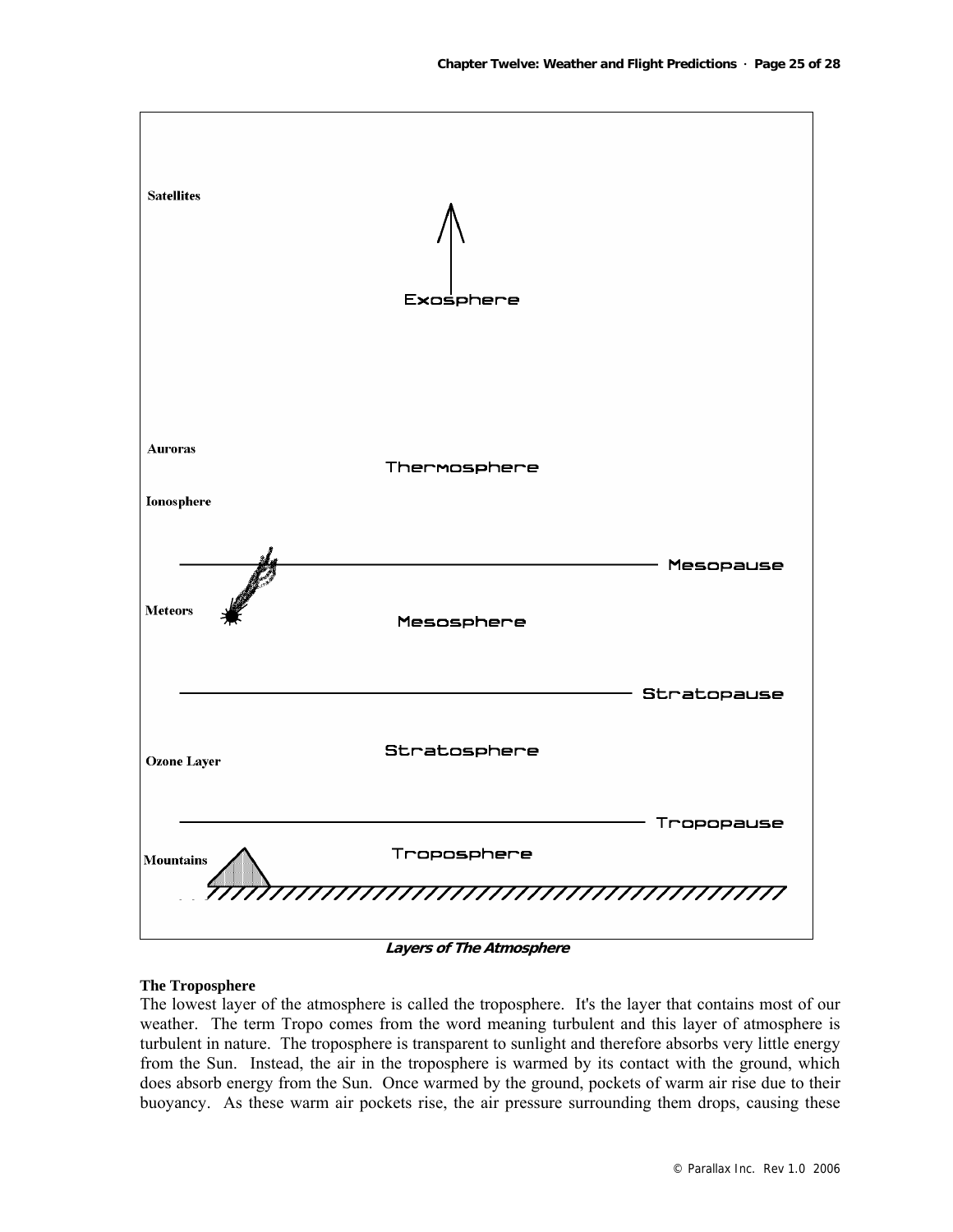pockets to cool. Eventually warm air pocket cool enough to lose their buoyancy and begin cooling. The constant rising and falling of air pockets is what makes the troposphere so "tropo".

#### **The Stratosphere**

At the top of the troposphere the temperature stops decreasing with increasing altitude and begins increasing with increasing altitude. This marks the boundary between the troposphere and the next higher atmospheric layer, the stratosphere. Located in the stratosphere is the Ozone Layer, which occupies a region between 16 and 60 km (10 to 37 miles) above the ground and easily accessible to amateur near space flights. This layer of ozone gas protects life on Earth's surface by absorbing the Sun's harmful ultraviolet emissions. Ozone molecules absorb UV light, eventually converting the UV photons into heat and warming the stratosphere. The combination of sunlight and ozone warms the stratosphere. As there is less ozone above you (and more ultraviolet) higher in the stratosphere, the stratosphere warms as the altitude increases. This creates a situation opposite of the troposphere where warm and unstable air can exist at the surface. The stratosphere is a very stable layer of air with the warmer air above cooler air and with very little mixing between layers. The prefix of stratosphere, strato means layered.

As a near spacecraft ascends, it experience decreasing air temperatures until it reaches the stratosphere. Then the air temperature of the near spacecraft begins increasing once it enters the stratosphere. The altitude of the stratosphere varies throughout the year. It's higher in the summer and lower in the winter. The altitude of the stratosphere also varies by latitude. The closer to the poles you launch the near spacecraft, the lower the altitude at which it detects the stratosphere.

#### **Above the Stratosphere**

Since near spacecraft don't climb above the stratosphere, I'll only briefly discuss the structure of the atmosphere above the stratosphere. The mesosphere (Meso meaning middle) is the region of the atmosphere above the stratosphere where the temperature again drops with increasing altitude. The mesosphere is where most meteors burn up when they enter the atmosphere. Above the mesosphere is the thermosphere (Thermo meaning heat). In the lower thermosphere is located the ionosphere and the auroras. The temperature in the thermosphere is greater than the temperature of the mesosphere. The thermosphere is warmer because nitrogen and oxygen molecules in this layer absorb solar radiation. In fact each molecule acquires enough energy from the Sun to move at speeds indicative of molecules with a temperature or 2000 degrees Fahrenheit. However, since air molecules in the thermosphere are so far apart, collisions between them and objects in the thermosphere are infrequent. As a result, you would freeze to death rather than fry in the thermosphere. The exosphere is where satellites can be found orbiting the Earth. The eleven-year solar cycle warms the atmosphere which expands up into the exosphere. As a result, the amount of air drag on satellites in low earth orbits can change, bringing the satellites down earlier than originally desired.

## **Near Space Humor - Near Space Comix #2**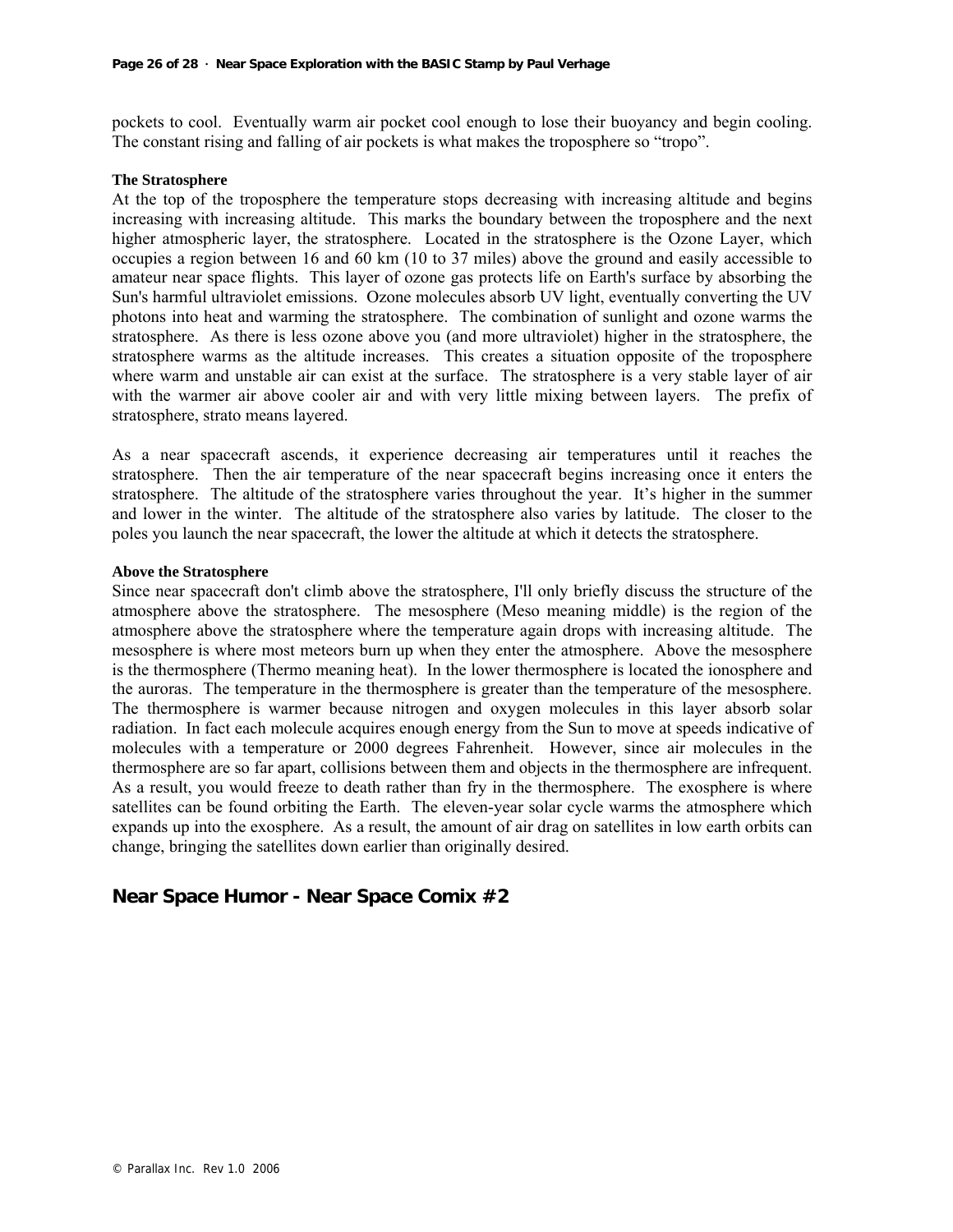

**Unfortunate Landing Spot –**  Sign reads "DANGER Entering Idaho Army National Guard Firing and Maneuver Area. Do not salvage. Do not pick up unexploded ammunition."



**Bad Bacteria –**  "Aiee, it's got my leg"



**I'm Just Going to Borrow This to Test my CC/PS –** How BASIC Stamp modules "Go Missing"